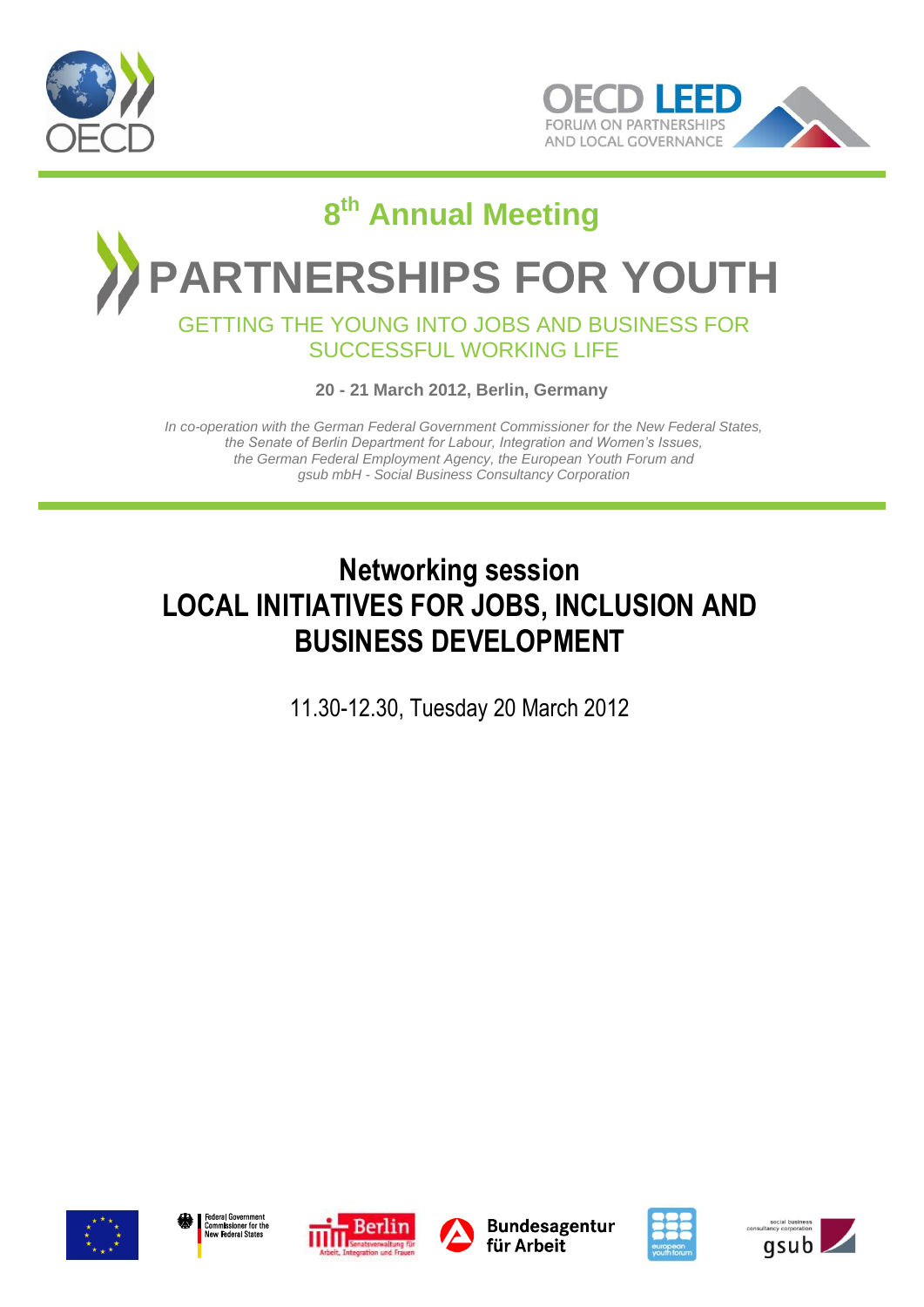

#### **WELCOME TO THE NETWORKING SESSION!**

The networking session is open to all Forum members to present their projects, exchange knowledge with peers and establish professional networks and contacts.

There will be a total of 20 round tables, in the gallery and in the seminar rooms, and ech table will be dedicated to one project/initiative (see detailed 'division of tables' in the conference folder).

Project representatives will host the meeting with interested participants for two rounds of 30 minutes. Up to 10 persons can be seated at each table. The meetings are informal and very interactive and are moderated by the host (the project representative).

The booklet in your hands provides basic background information on all projects and initiatives presented in the networking session and should help you in choosing the meetings you wish to attend.

#### **PROJECTS AND INITIATIVES**

 $\overline{1}$ 

| <b>Projects and initiatives</b><br>by country     | Australia - Barragali (Reason to Act)<br>1.                                                                   |
|---------------------------------------------------|---------------------------------------------------------------------------------------------------------------|
|                                                   | <b>Czech Republic - Competencies for Life</b><br>2.                                                           |
|                                                   | Finland - Dyna project: student based entrepreneurship forum and preincubator<br>3.                           |
|                                                   | France - Novancia Business School Paris (presented along with Enspire EU Project n.18)<br>4.                  |
|                                                   | Germany - Berlin Local Pacts for Economy and Employment<br>5.                                                 |
|                                                   | <b>Germany</b> - Berlin programme for training places 2011<br>6.                                              |
|                                                   | Germany - Career entry support (Berufseinstiegsbegleitung)<br>7.                                              |
|                                                   | Germany - JobPoint<br>8.                                                                                      |
|                                                   | Germany - Labour Market Monitor (Arbeitsmarktmonitor)<br>9.                                                   |
|                                                   | 10. Germany - Looping Berlin                                                                                  |
|                                                   | 11. Germany - Pfefferwerk Foundation - A former brewery supports social cohesion                              |
|                                                   | 12. Germany - The learning shop (LernLaden®) concept                                                          |
|                                                   | 13. Germany - "Training in sight"                                                                             |
|                                                   | 14. (The) Netherlands - Tasty Green Lifestyle Experience                                                      |
|                                                   | 15. Sweden - KNUT: local government partnership improving social services and local labour market<br>practice |
|                                                   | 16. United Kingdom - ESIMeC: Economic Strategies and Innovation in Medium Sized Cities                        |
| International projects,<br>networks               | 17. Central European Knowledge Platform for an Ageing Society                                                 |
|                                                   | 18. Enspire EU Project (presented along with Novacia Business School Paris n.4)                               |
|                                                   | 19. EUROCIRCLE - Socio-professional inclusion through international youth mobility projects                   |
|                                                   | 20. MetropolisNet EEIG - European Network of Local Development Partnerships in Metropolitan<br>Areas          |
| <b>Projects by international</b><br>organisations | 21. OECD CFE LEED Programme - Reviews on Skills and Competences for Entrepreneurship                          |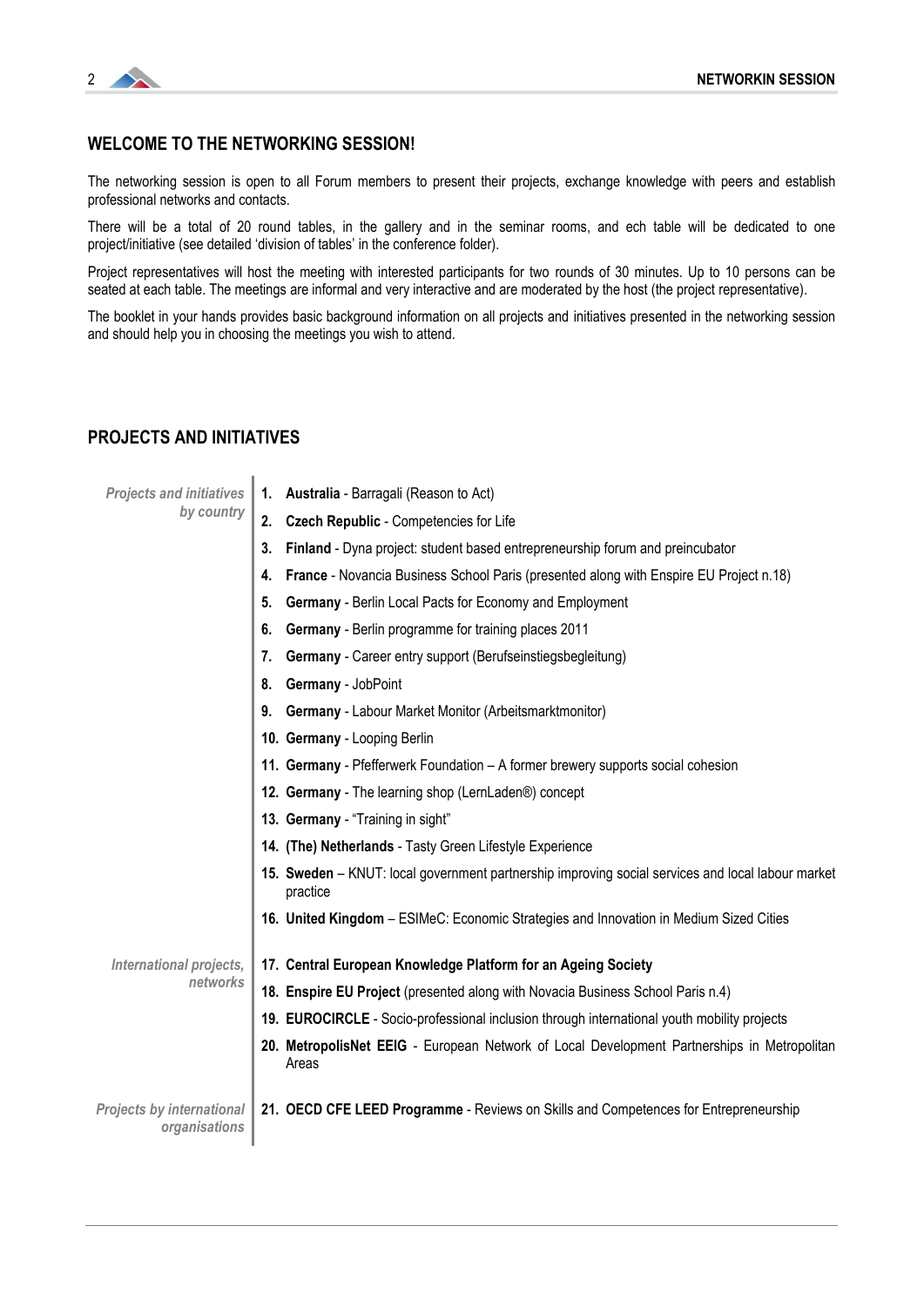

#### **1. Australia**  Barragali (Reason to Act)

- **Background and rationale** "BARRAGALI" (Reason to Act) is an Aboriginal employment initiative developed by Campbell Page aligned with the Australian Government "Closing the Gap" Policy. Since the introduction of its first Aboriginal Employment Strategy in 2004, Campbell Page has always challenged the traditional stereotypes surrounding employment of Aboriginal people. Today, through its committed approach, Campbell Page has continued to break down prejudices and barriers of both the employers as well as that of our Aboriginal Communities.
	- **Aims and objectives** The aim and objectives of "BARRAGALI" is to develop culturally sensitive Aboriginal Employment Programs in partnership with local industry. Our objectives range from piloting a new case management model for Aboriginal job seekers, developing mentors within Aboriginal communities and confronting long held fears from within the Aboriginal Community.

**Timeframe** 2011 to 2015.

**Budget and source of**  Funding for these initiatives has predominantly been drawn from the IEP (Indigenous Employment **financing**  Program) or from Job Services Australia (JSA) Employment Pathway Fund. Both of these are Australian Government Programs.

**Human resources** Partnership approach involving key stakeholders from Campbell Page business units. These include Employment Services Team, Indigenous Services Team and Cultural Diversity Team

**Activities** Activities have included:

- Targeted IEP Project with an Aged Care Organisation.
- Targeted Indigenous Program with local Oyster Lease businesses.
- Targeted IEP Contract with a major retailer.  $\bullet$
- **Success factors** Strong pre-employment processes targeted recruitment, detailed information sharing, thorough induction.
	- Our "intensive case management" approach to post placement support.
	- Very strong employer engagement.
	- Developing cultural awareness between both parties.
	- **Results** 40 Aboriginal clients successfully placed into employment in Aquaculture, Aged Care, Hospitality & Retail Industry with a recorded 85% Retention Rate.
		- Pre-Employment Training targeting peer pressure, conflict resolution & work ethics.
		- Change in social behaviour with a reported reduction in substance abuse behaviour.  $\bullet$
		- Participants have started to transition from being a job seeker to now being recognised as an Aboriginal Community role model.
	- **Partners** Campbell Page is the project owner and our partners included Illawarra Retirement Trust (IRT), Batemans Bay Oyster Lease, Coach House Marina Resort.

**Project website** [www.campbellpage.com.au/data/home.php](http://www.campbellpage.com.au/data/home.php)

**Contact person** Matthew Clarke – Executive Manager Strategic Business Outcomes, Campbell Page – Australia [Matthew.Clarke@campbellpage.org.au](mailto:Matthew.Clarke@campbellpage.org.au)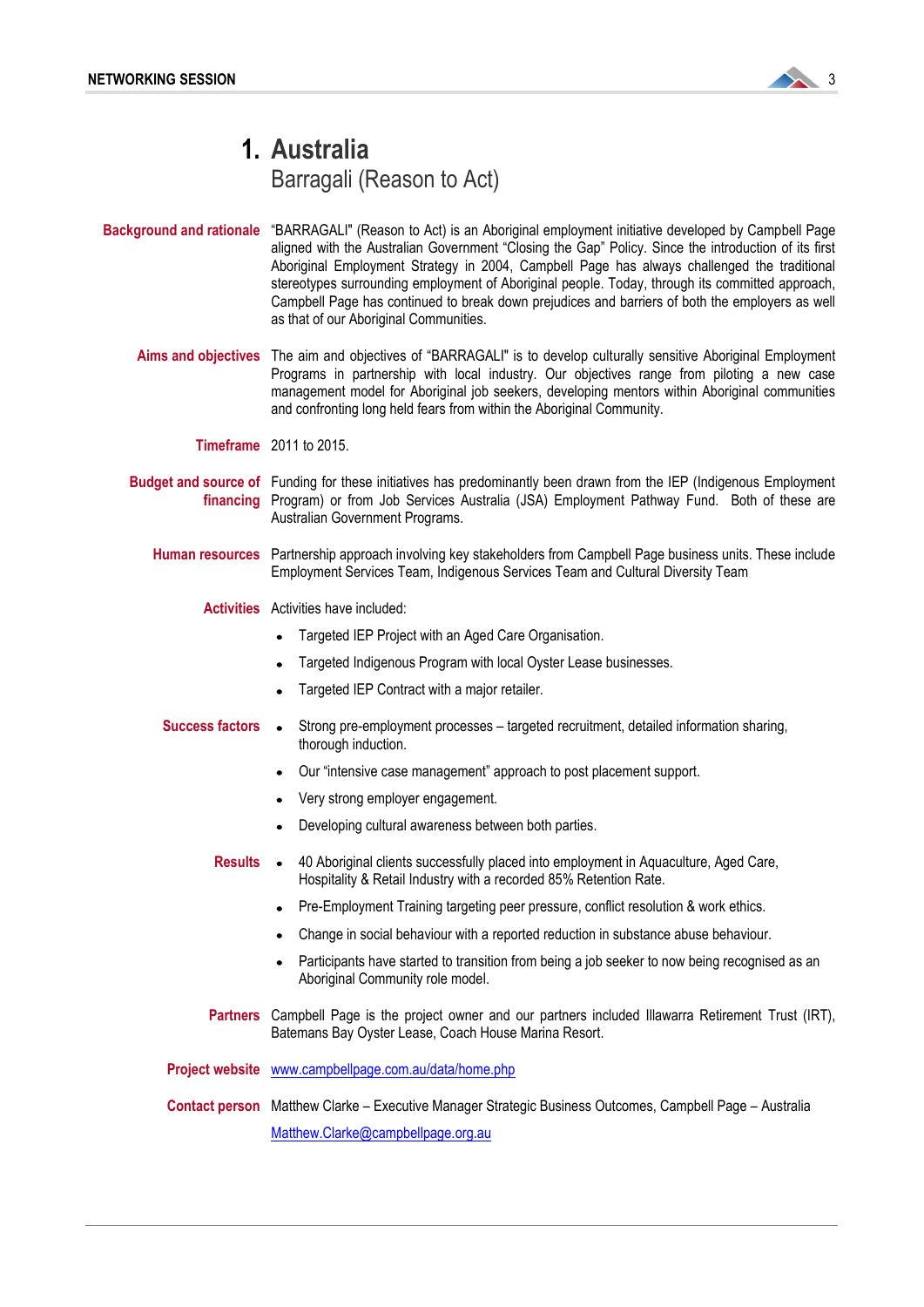

#### **2. Czech Republic**  Competencies for Life

- **Background and rationale** Key competencies are knowledge, skills, attitudes and values which are important for personal development and professional success of any member of the society. Integration of the key competencies approach into the education systems is part of strategies in many EU Member States. There are enormous challenges in implementation of this substantial change into traditional education systems. Within Moravian-Silesian Employment Pact of the Czech Republic a unique and transferrable solution has been developed and implemented in the last 7 years.
	- **Aims and objectives** The main aim of the MS Pact is to support a reform of the education system towards delivery of learning outcomes defined in key competencies for life. In order to do this the teachers in primary and secondary schools must be trained in experiential learning and must be equipped with methodologically coherent and very practical toolkits to develop key competencies of pupils and students.
		- Timeframe 2005 to 2010 1<sup>st</sup> generation (already implemented in CR and other EU countries); 2010 to 2013 2<sup>nd</sup> generation (already developed and being tested in the Czech Rep.).
	- **Budget and source of**  Competencies for Life" project (2010 2013). **financing**  Almost 680,000 EUR financed from the ESF and the Czech Republic budget.
		- **Human resources** The project is focused on teachers and pupils in primary and secondary schools.
			- Activities . Development of training toolkits for 6 competencies: Communication, Cooperation, Entrepreneurship, Problem solving, Life-long learning, Exploring and Orientation in information.
				- Transfer of toolkits through training of primary and secondary school teachers.
				- Pilot testing and implementation of trainings in schools.
			- **Success factors** The main success factors are: (a) experience and proven results from the first generation of competencies training toolkits; (b) a unique, tested and proven methodology for development of soft competencies; (c) an experienced team of researchers/developers/trainers of the project promoter, (d) a proven demand by employers and (e) a link to the National Qualification/Occupation System.
				- **Results •** 6 training toolkits for primary schools and 6 for secondary schools.
					- 700 teachers trained for experiential learning and equipped with toolkits.
					- 21,000 pupils from primary and secondary schools.
					- Expected mainstreaming in the Czech education system.
					- Expected dissemination to other EU Member States.

**Partners** RPIC-ViP s.r.o. within Moravian-Silesian Employment Pact.

**Project website** [www.kompetenceprozivot.cz](http://www.kompetenceprozivot.cz/) + [www.keycompetencies.eu](http://www.keycompetencies.eu/)

**Contact person** Zdenek Karasek, Director: [karasek@rpic-vip.cz](mailto:karasek@rpic-vip.cz)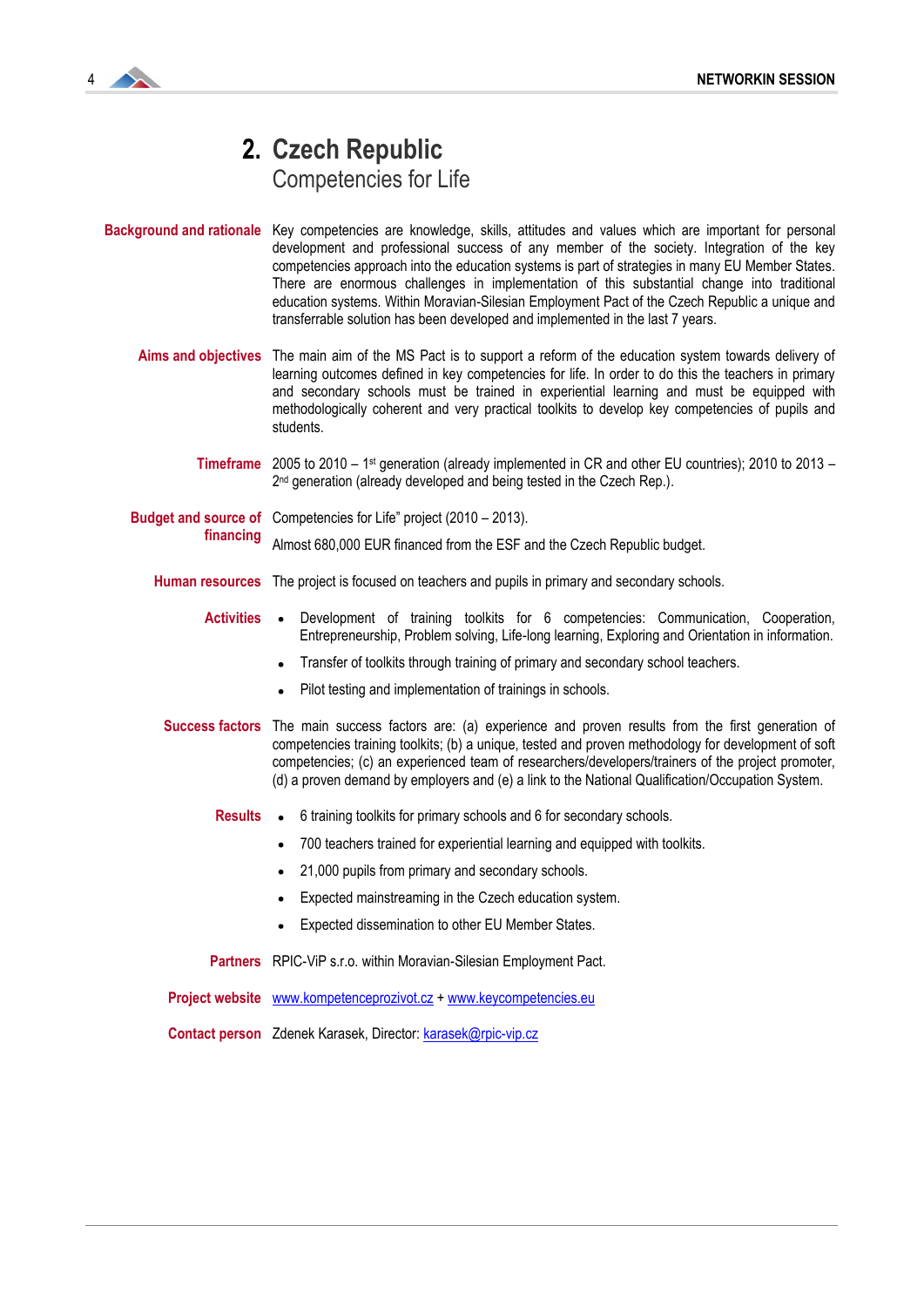

## **3. Finland**

Dyna project – student based entrepreneurship forum and preincubator

**Background and rationale** Dyna project will design and launch a multi discipline entrepreneurship forum and a pre-incubator service for students and teachers of higher and upper secondary level education in Päijät-Häme Consortium.

> Through intensive use of social media networks, student entrepreneurship is promoted with all fields of entrepreneurship inside the studies.

**Aims and objectives** Dyna project's main aim is to develop and launch an online business ideas pre-incubation community for students. It's a new way to use Social Media tools for students studying business studies students Students may express his/her business idea or project by producing videos, loading pictures and writing a short description of the idea and developing it with help from community feedback.

**Timeframe** 1.1.2010 – 31.12.2012.

- **Budget and source of**  Total 450 000 €, European Social Fund ESF 80%.
	- **financing**  Administrator Lahti University of Applied Sciences 20%.
	- **Human resources** Project Manager, Project Coordinator.
		- **Activities** Supports students and teachers with additional training and consultations from business experts and mentors at Dyna Meet Up coffee gatherings. Organises student based, entrepreneurship themed events. Provides student support and information on planning their business career in cooperation with local authorities. Develops approaches and tools for teaching in the virtual pre incubation community.
		- **Success factors** Project is modern and innovative using Social Media and technical equipment to reach its target audience. It is available 24/7 and speaks the language youth understand. It operates among the students and recruits students for its development teams. It offers students challenges and learning by doing experiments required by the thesis.
			- **Results** The online pre-incubation website is under development and piloted during year 2012 with approx. 400 students and teachers. There will be a new pre incubation process with tools in use for teaching and learning as a project output at Päijät- Häme region and its educational organisations. There will be around 9000 users in the future.
			- **Partners** Project owner and administration.

Lahti University of Applied Sciences, Innovation Centre.

No partners.

- Project website **www.dyna.fi**, [www.dynastart.fi](http://www.dynastart.fi/), [www.lamk.fi](http://www.lamk.fi/)
- **Contact person** Ms. Anne Timonen, Project Manager: **anne.timonen@lamk.fi**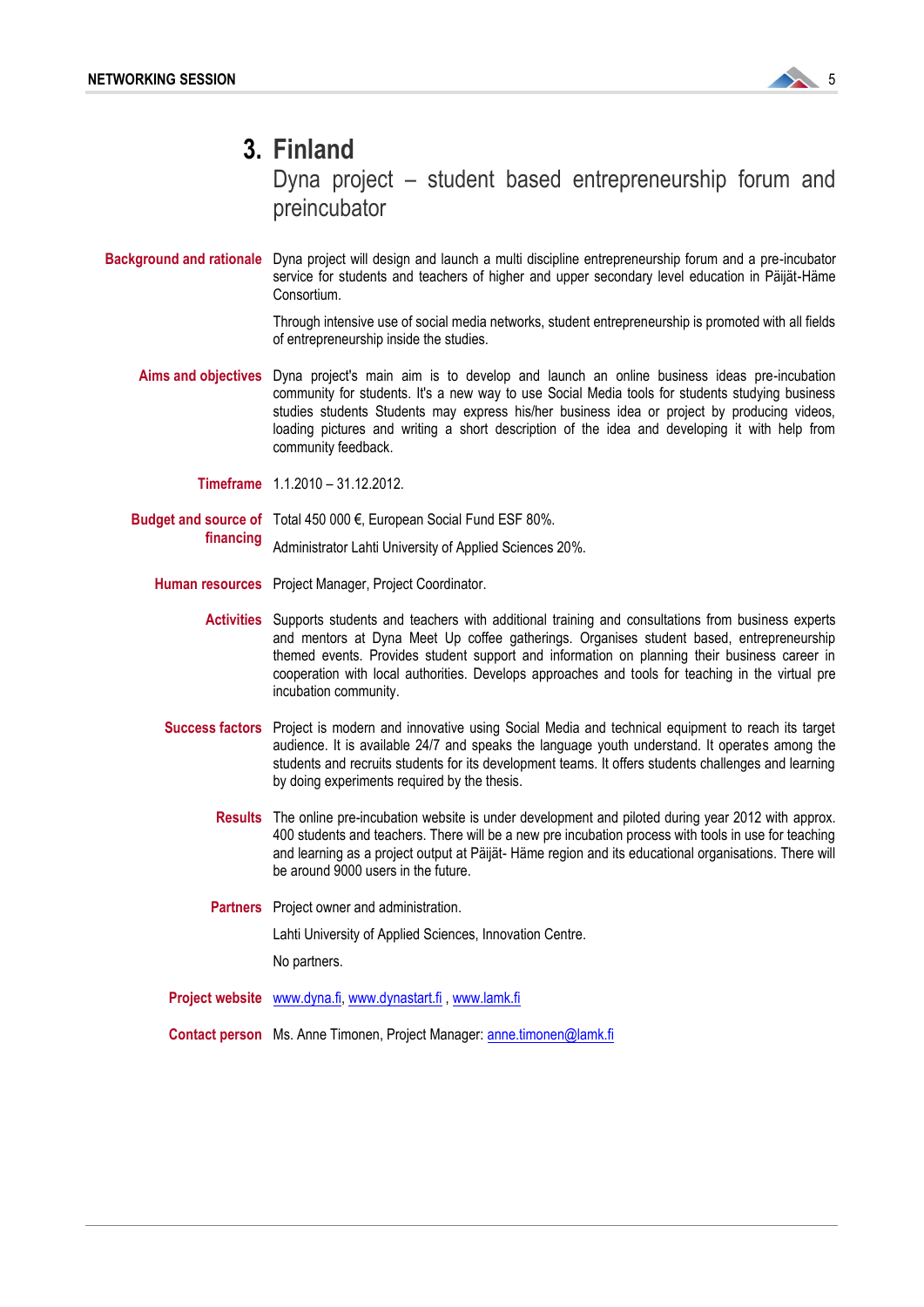

## **4. France**

Novancia Business School Paris

**Background and rationale** Novancia Business School is a new Business School from the Paris Chamber of commerce from the merging of Advancia and Negocia. It is specialised in Business development and entrepreneurship.

**Aims and objectives** The aims of the school is to create a new generation of managers and entrepreneurs with entrepreneurship and negotiation skills.

*Main objectives:*

- Develop student entrepreneurship skills.
- Help students to have a better overview of a business plan construction.
- Develop multicultural team skills and introduction of social and solidarity-based business.
- Develop an international network.
- **Activities** The entrepreneurship awareness service of Novancia has created some educational innovation to help students think more about company creation.

*The 24 hours entrepreneurship adventure:* The "24 hours" is an event that takes place in our school which groups 8 different schools with different specialisations such as entrepreneurship, engineering, design etc…

The students have 24h to create a business with workshops every 4 hours on a specific topic about companies, creativity, marketing, finances…

http://www.novancia.fr/Les-24-heures-chrono-de-l.html

Summer school in Paris (France): Our interactive entrepreneur boot camp, designed for 48 international students, is focused on improving participants' management skills, boosting their selfconfidence and developing their physical abilities to face new business challenges. It is an intensive and instructive program to gain critical feedback and advice about business modeling and planning, and to transform a startup idea into a successful venture.

- **Success factors** Not applicable the initiatives that we are organising are about awareness. We have some feedback from some of the participants that have started their own company but we don"t measure any success factors.
	- **Results** Improve student skills in entrepreneurship.

**Partners** Other international schools.

- **Project website** [www.novancia.fr](http://www.novancia.fr/)
- **Contact person** Malo Richard[: mrichard@novancia.fr](mailto:mrichard@novancia.fr)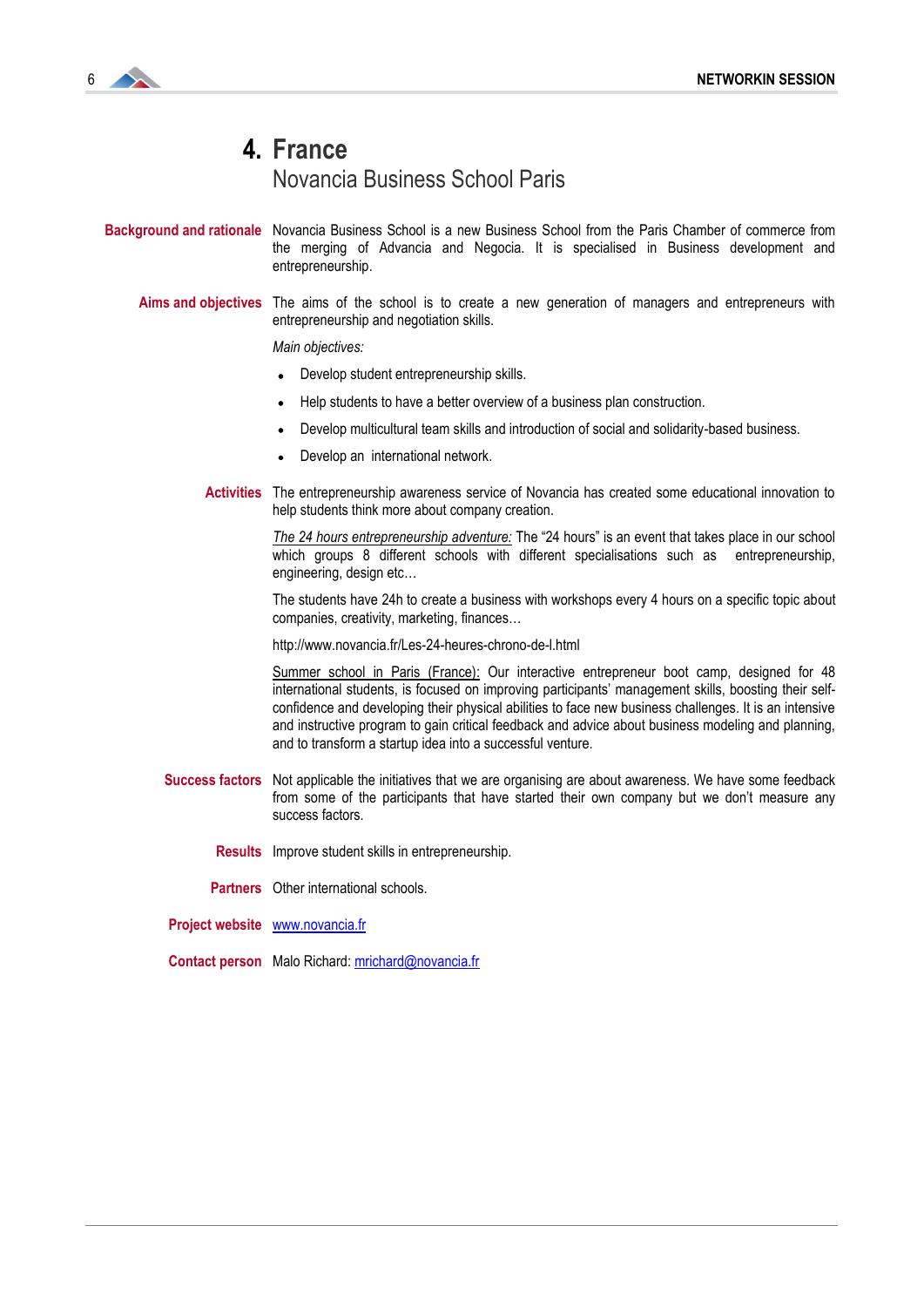

#### Berlin Local Pacts for Economy and Employment

**Background and rationale** Berlin, the capital of Germany has twelve districts. Each district has its own Local Pact for Economy and Employment (BBWA). The pacts are implemented within the framework of the Berlin Senate Strategy "Pacts for Economy and Employment".

> Each BBWA is designed with the participation of various local stakeholders and Berlin"s labour market policy provides three funding sources especially created to strengthen the local strategy by supporting projects within the framework, selected by local boards.

**Aims and objectives** The BBWA goal is to create employment and training opportunities and to support local businesses by establishing networks at the local level.

**Timeframe** Since 2000 – ongoing.

**Budget and source of**  The Pact-coordination and technical assistance for the funding is financed by the Berlin Senate **financing**  Department of Labour, Integration and Women. The fundings supplied are sourced by the European Social Fund and the European Fund of Regional Development.

- **Human resources** 3 networking-coordinators, 3 programme-coordinators (Local Social Capital (LSK), Partnership-Development-Employment (PEB), Business Support Measures (WDM).
	- **Activities** Network coordination and management.
		- information transfer, PR work and workshops.
		- Support and consultation of the local boards and actors.
		- Programme management and funding administration.
	- **Success factors** Enhanced cooperation between the governmental and local level.
		- Established local networks and boards in each Berlin district.
		- Existence of an action plan developed for each district.  $\bullet$
		- Improvement of communication between local resorts.
		- Use of funding for special target groups in each district.
		- **Results** Since 2000, coalitions of this nature have been established in all twelve districts of Berlin. They have been initiated successfully and have intensified the co-operation between various organisations. As a result, priorities have been defined collectively and more than 1200 projects have been carried out. New vertical and horizontal contacts have been made for future cooperation.
		- **Partners** Project owner: Berlin Senate Department for Labour, Integration and Women.

Intermediate body: comovis GbR.

The partners are local/district administrations, business support structures, business associations, employment agencies, unions, welfare charities, representatives of the third sector, professional bodies, universities and other educational institutions.

**Project website** [www.bbwa-berlin.de](http://www.bbwa-berlin.de/)

**Contact person** Carola Oelsner, Senatsverwaltung für Arbeit, Integration und Frauen: [carola.oelsner@senaif.berlin.de](mailto:carola.oelsner@senaif.berlin.de)

Heide Dendl, comovis: [heide.dendl@comovis.de](mailto:heide.dendl@comovis.de)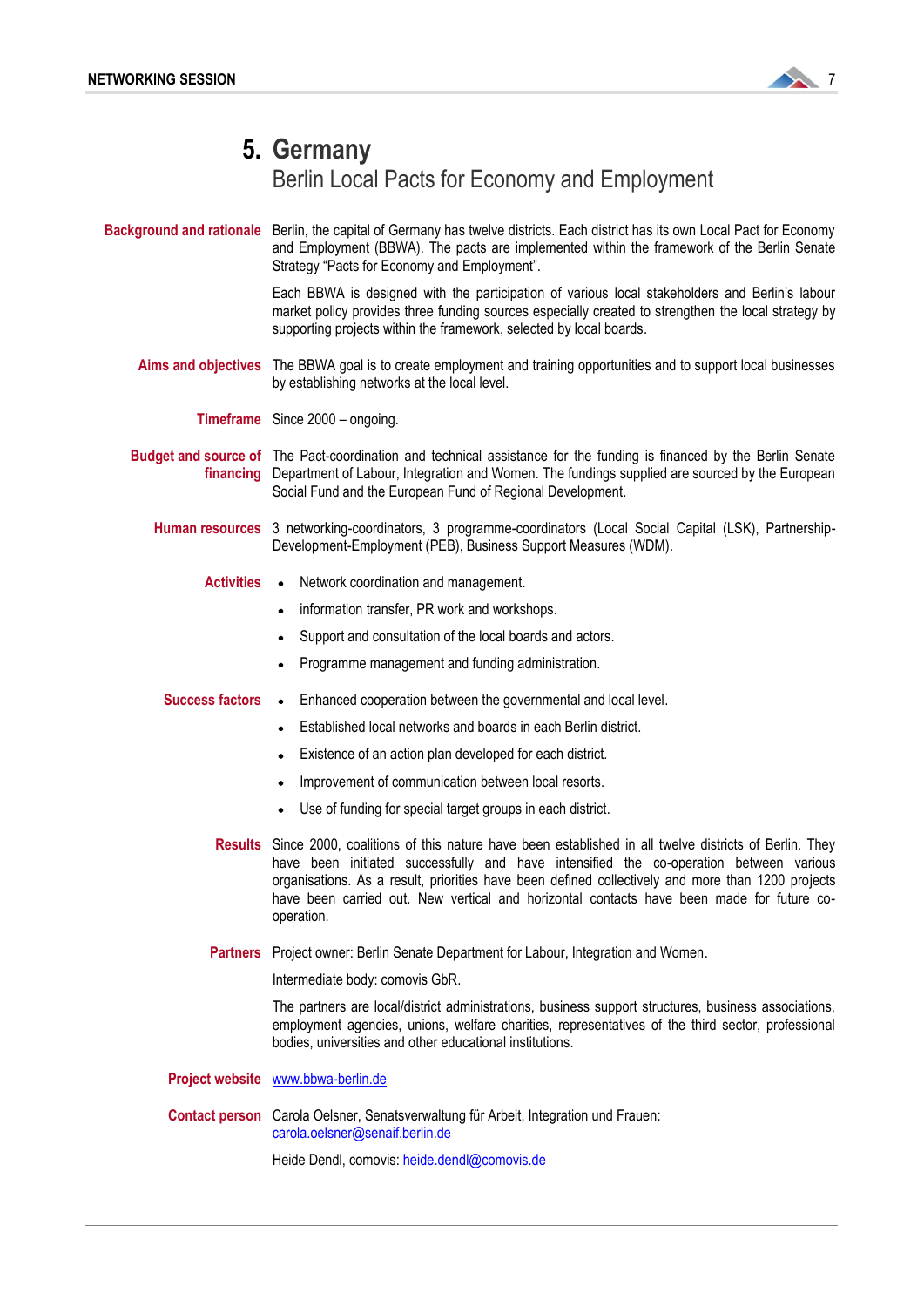

#### Berlin programme for training places 2011

- **Background and rationale** In the middle of the 90<sup>s</sup> Berlin had to face a big problem: A huge number of missing training places for young and graduated persons. Due to this problem, a programme was designed to help these mentioned target group to find an apprenticeship. These programme, since 2010 called "Berlin programme for training places", refers to the educational system in Germany and therefore focuses on in-firm training. The *"Berlin programme for training places 2011"* (abbr. BAPP 2011) is the latest link in the chain of annual programmes.
	- **Aims and objectives** BAPP 2011 is mainly based on collaborative training between a vocational institution and a Berlin entrepreneur. They both share the operational part of the training (each 50%) and are accompanied by a vocational school which is in charge of the theoretical part of the training.

The vocational institution is funded by the programme and the entrepreneur takes part in the costs.

- **Timeframe** BAPP 2011 started in September 2011. The duration of the training depends on the profession, is based on the guidelines for training and requires 2, 3 or 3,5 years.
- **Budget and source of**  BAPP 2011 provides 500 training place. Each training place will be supported by an amount of **financing** approximate 15.000 € by the Berlin Senate Department of Labour, Integration and Women. The rest of the cost mainly will be covered by the firms.
	- **Human resources** The Berlin Senate Department of Labour, Integration and Women has commissioned comovis as an intermediate body with the implementation of the BAPP 2011.
		- **Activities** Main activities are: Planning and coordinating the programme, managing the whole process and cooperation of the partners, support and consultation of the actors and fiduciary administration as well as close cooperation with the responsible Senate Department.
		- **Success factors** In Germany vocational training is the task of the entrepreneurs. But not every firm is able to provide training places, e.g. because of lack of capabilities or basic necessities or they are start-ups.

Particularly through the collaborative training the programmes for training places contributed to include those firms in the vocational training. Additional training places could be raised. Entrepreneurs qualified their employees supported by vocational institutions.

- **Results** In the years 2004 2011 more than 14.000 young people got a training place. Vocational trainings in more than 150 different professions were offered. Every year (and in every programme) 1.200 firms were involved on an average.
- **Partners** Contracting entity: Berlin Senate Department of Labour, Integration and Women.

Intermediate body: comovis GbR.

Partners are professional bodies as employment agencies, unions, business associations, chambers of commerce, chamber of crafts etc.

- **Project website** [www.spiconsult.de/index.php?id=333](http://www.spiconsult.de/index.php?id=333) [www.comovis.de/Ausbildung\\_1.html](http://www.comovis.de/Ausbildung_1.html)
- **Contact person** Dietmar Jarkow, Senatsverwaltung für Arbeit, Integration und Frauen: [dietmar.jarkow@senaif.berlin.de](mailto:dietmar.jarkow@senaif.berlin.de)

Rainer Rodewald, comovis: [rainer.rodewald@comovis.de](mailto:rainer.rodewald@comovis.de)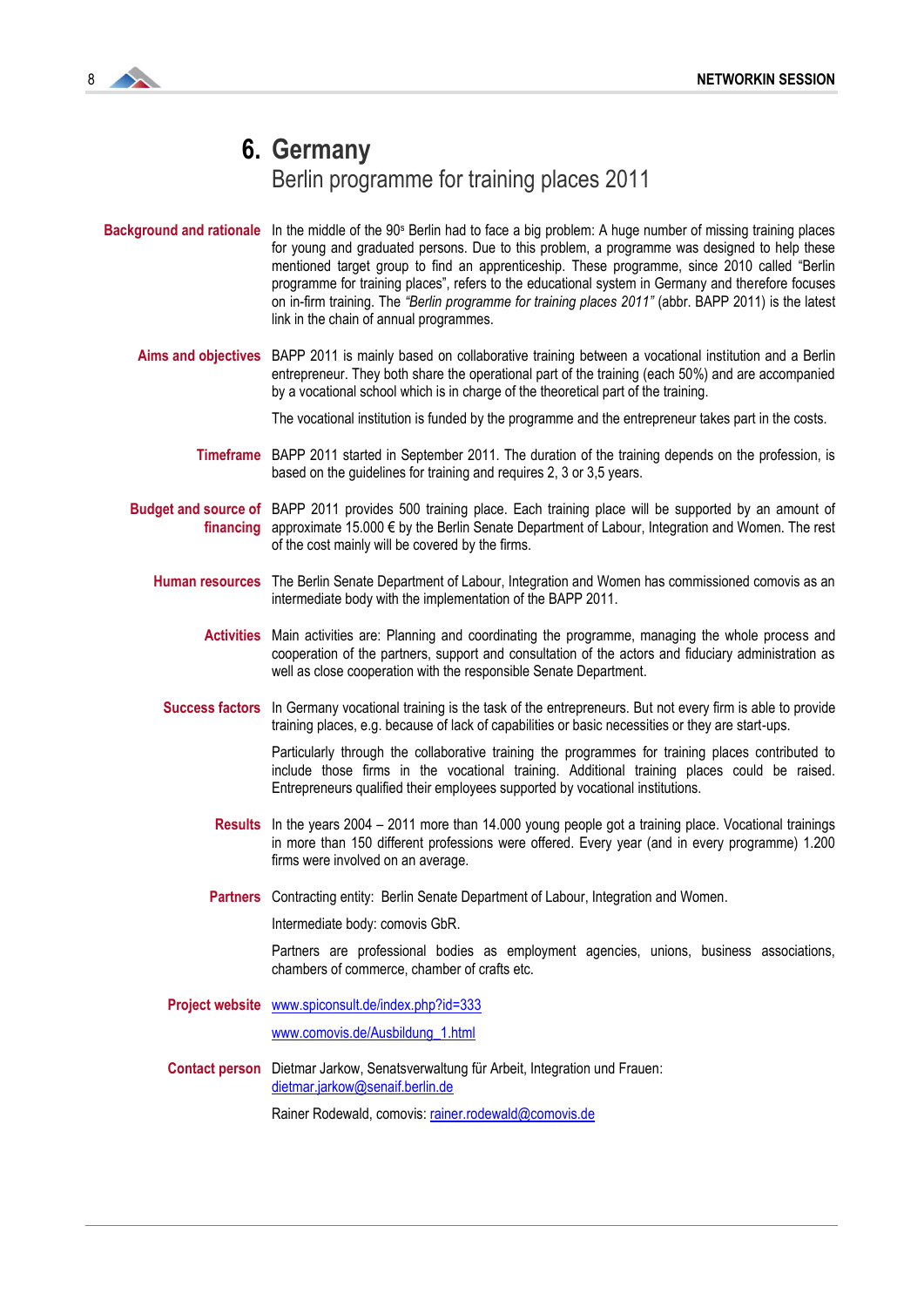

Career entry support (Berufseinstiegsbegleitung)

- **Background and rationale** Berufseinstiegsbegleitung (Career entry support) includes an individual mentoring of pupils in their last two years of school until they enter vocational training. After a model-based testing on 1.000 selected schools, the career entry support will be regularly promoted from April 2012 onwards on the basis of Social Code III, insofar a third party acquires a financial part of at least 50%.
	- **Aims and objectives** The measure supports those students, whose degree is endangered and which focus probable difficulties in the transition to vocational training after leaving school. The support includes assistance in attaining high school diplomas, vocational guidance and selection, finding a job and support in the first six months of training.
		- **Timeframe** The Career entry support usually begins in the pre-transition class and ends six months after taking up training, but no later than 24 months after leaving school.
	- **Budget and source of**  By the Federal Agency (BA) commissioned providers obtain the measure costs (these are the **financing**  reasonable expenses for the implementation of the measure including the necessary costs for the career attendants). The BA can support only if a third party co-finance the activities of at least 50%. The financial budget of BA provides 100 Million € for the Career entry support for 2012.
		- **Human resources** A career attendant (normally an employee of the responsible provider) mentors 20 pupils.
			- **Activities** The measures are conducted by those (educational) providers, who have been commissioned by the BA.
			- **Success factors** Early and continuous monitoring of young people is important in order avoid minus development and to achieve sustainable integration results. The support is tailored to its specific design to meet the individual needs of each participant.
				- **Results** The measures of Career entry support are currently under evaluation. According to the first interim results, the Career entry support contributes significantly to improve the professional orientation of the participants. Final results from the impact analysis will be available later this year.
				- **Partners**  Important cooperation partners (also regarding the required co-financing) are the Länder according to their responsibility for schools. On site these are numerous partners, primarily the schools, communities (youth services), chambers, etc.
			- **Project website** [www.arbeitsagentur.de/nn\\_26264/Navigation/zentral/Buerger/Zwischenzeit/Beratung/Beratung-](http://www.arbeitsagentur.de/nn_26264/Navigation/zentral/Buerger/Zwischenzeit/Beratung/Beratung-Nav.html#d1.7)[Nav.html#d1.7](http://www.arbeitsagentur.de/nn_26264/Navigation/zentral/Buerger/Zwischenzeit/Beratung/Beratung-Nav.html#d1.7)

**Contact person** Bundesagentur für Arbeit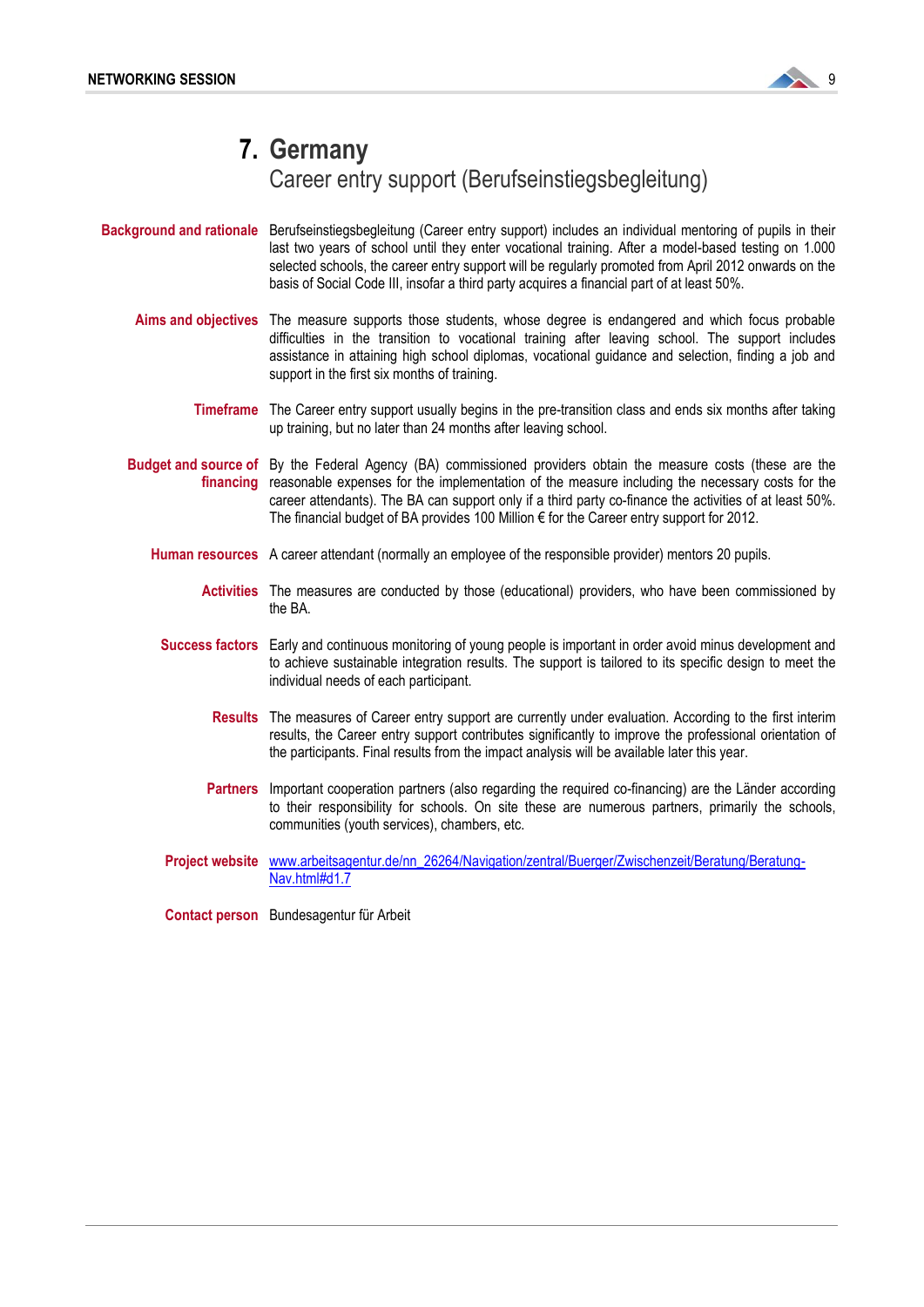

JobPoint

- **Background and rationale** Job Point is a modern and open job placement service, which appeals to business and jobseekers alike. The service accurately and efficiently matches jobseekers to jobs. Employers and jobseekers meet each other directly. The service is modelled on the Danish system of Jobbuttiken.
	- **Aims and objectives** Job seekers who come to Job Point are highly motivated, committed and proactive. They use Job Point facilities and resources to put together job applications, research on job & career options and get in touch with employers by phone or online. Employers post job openings to reach a large number of motivated applicants. All services are free of charge.
		- **Timeframe** Job Point Neukölln as a project was founded in February 2002.
	- **Budget and source of**  The Job Point Neukölln has 2 project sponsors: The JobCenter Neukölln and the Senate **financing**  Department for Integration, Labour and Women"s Issues.
		- **Human resources** 7 employees and 4 additional staff members.
			- **Activities** The latest job offers are presented on display boards that can be viewed during shopping hours.
			- **Success factors** Job Point Neukölln has had over 1,5 mio shop visitors since 2002 and offered more than 100.000 jobs, of which two-thirds could be filled.
				- **Results** The idea and working structures of the Job Point are highly transferable to urban areas throughout Europe, when the local circumstances are considered and the labour market stakeholders are involved. That makes the Job Point a real Best-Practice-Example with an explicit European value.
				- **Partners** Job Point Neukölln is a project of the gsub-Projektegesellschaft mbH. The Job Point Neukölln project is funded by JobCenter Neukölln and the Senate Department for Integration, Labour and Women"s Issues.
			- **Project website** [www.jobpoint-berlin.de](http://www.jobpoint-berlin.de/)

**Contact person** Ingrid Steinhagen, Project Manager[: ingrid.steinhagen@gsub.de](mailto:ingrid.steinhagen@gsub.de)  Hüseyin Kelleci, Consultant: [Hueseyin.Kelleci@gsub.de](mailto:Hueseyin.Kelleci@gsub.de)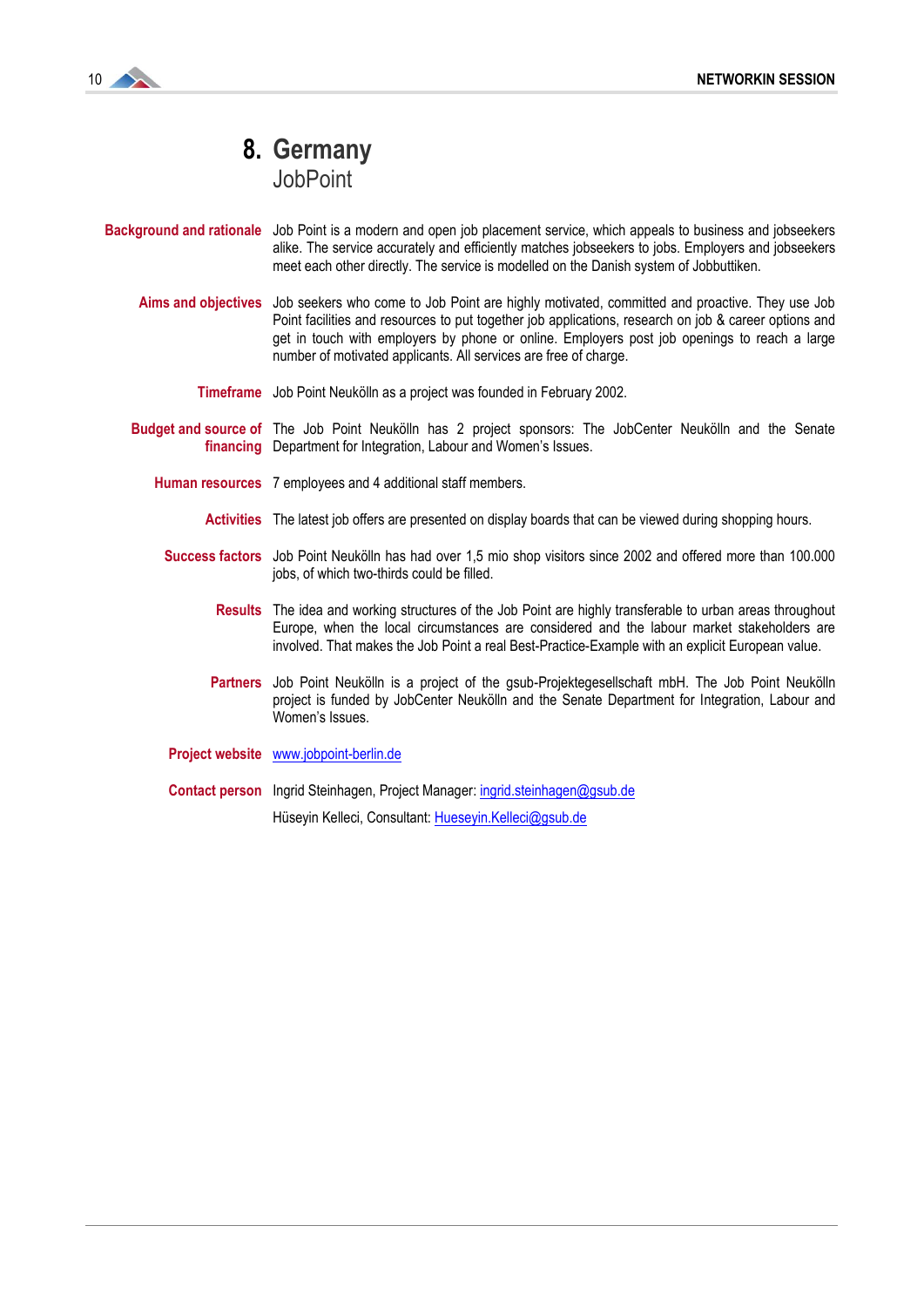

#### **9. Germany** Labour Market Monitor (Arbeitsmarktmonitor)

- **Background and rationale** Megatrends like globalisation and the demographic change require coordinated solutions, jointly organised, completed and implemented by local labour market actors. In this context the Labour Market Monitor can be seen as an instrument that aims to analyse regional trends in the networks of regional labour market stakeholders and to act preventively.
	- **Aims and objectives** The aim of the labour market monitor is to provide the regional labour market partners a uniform data base on the regional structure and the development potential of their region. A high priority is given to the development of local branches. The provided data should therefore serve as a basis for local networking. Thus, the local actors are getting helped to develop coordinated strategies and shared solutions.
		- **Timeframe** The Labour Market Monitor was launched in 2010 and is intended as a permanent platform. The information base of the monitor and the possibilities of cooperation in the network have been improved continuously.
	- **Budget and source of**  750.000€ p.a. of the budget of the Federal Employment Services (BA). **financing** 
		- **Human resources** The editorial content and the development of the platform are supervised by a central team and external developers. The communication is supported by a nationwide represented network of coordinators. In the future the users of the platform will be increasingly involved in further developments in order to achieve a higher identification with the labour market monitor.
			- **Success factors** A common data base on the platform serves for the local labour market partners as a basis for discussions. A broad representation of success stories as well as existing networks enables an orientation on "good practices". Information such as news and linked documents provide an overview of current developments in the labour market.
				- **Results** The Labour Market Monitor has a continually growing number of users. Currently, 9038 people use the monitor. The number of external users, e.g. Chambers, firms, policy and research, is just under 40%.
			- **Project website** The website of the monitor can be visited only after an application:

<https://arbeitsmarktmonitor.arbeitsagentur.de/>

**Contact person** Britta Ullrich: [Britta.Ullrich2@arbeitsagentur.de](mailto:Britta.Ullrich2@arbeitsagentur.de)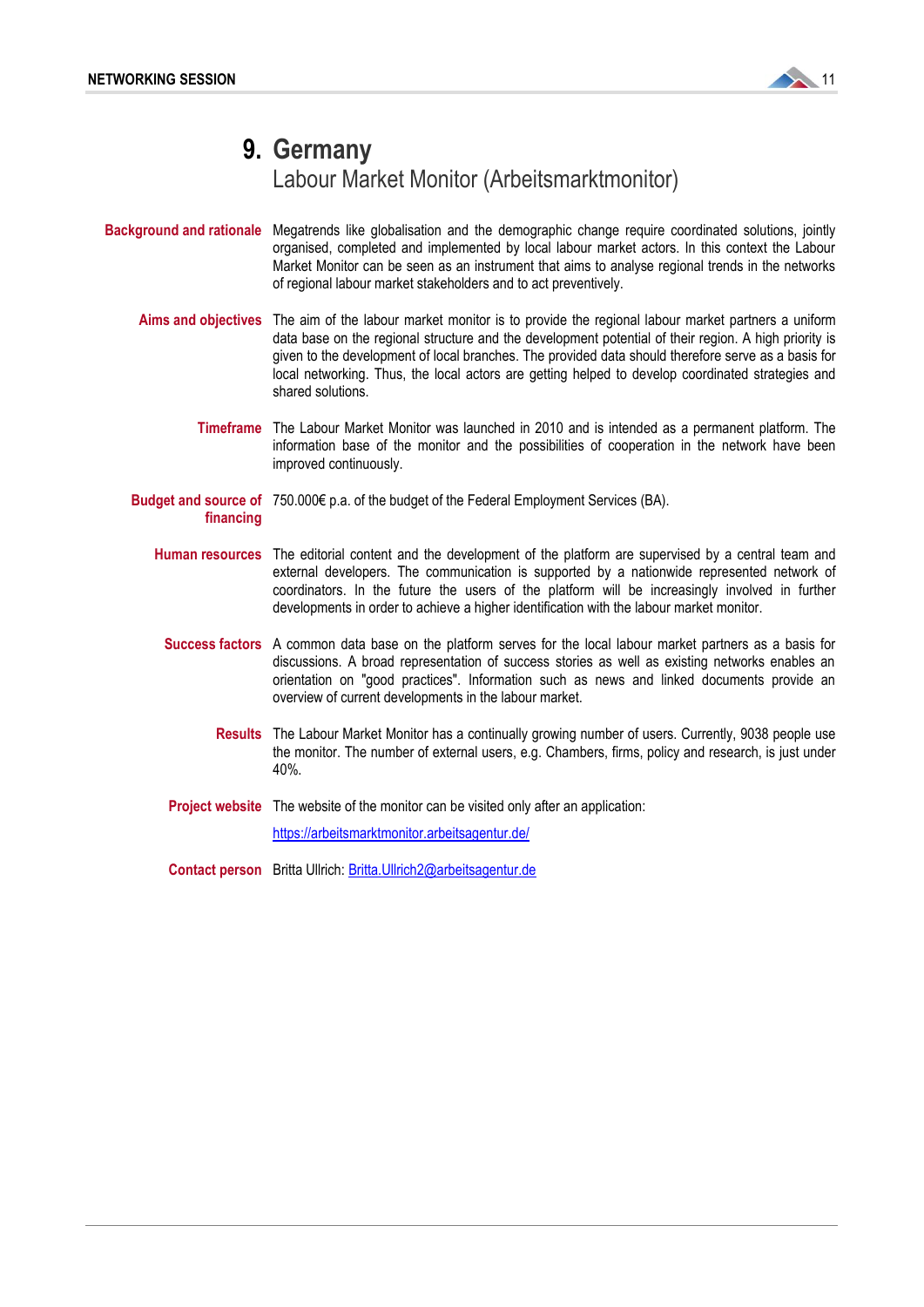

# **10. Germany** Looping Berlin

- **Background and rationale** According to a federal report of 2010, the student´s dropout rate has increased in 2008 to a total of 24%. The reasons are, amongst others, financial problems and lack of study motivation. At the same time, missing knowledge about Berlins educational and vocational counselling services shows a need to focus more strongly upon the distinct supportive needs student drop-outs may have and which information access points are needed to reach them more quickly and thus support them to either continue with educational trainings and/or take a step towards new job opportunities.
	- **Aims and objectives** The project website Looping Berlin for the first time displays all educational and vocational supportive services available locally to Berlin's study drop-outs. It secondly aims at implementing a network of strategic partners promoting the key role of study drop-outs when discussing future shortage of skilled workers. Looping Berlin thirdly offers its own counselling service with one key focus in personal competence analysis.

**Timeframe** April 2011-December 2013.

- **Budget and source of**  The Senate of Berlin, Department for Labour, Integration and Women´s Issues. **financing** 
	- **Human resources** Presently 70 hours p/week covered by two people.
		- **Activities** Launching a website with customer relationship management system, co-launching socialmedia profiles (i.e. Facebook), promoting a new-to-build-up network of strategic partners, promoting the services offered to key stakeholders in the region of Berlin.
		- **Success factors** Launched website, launched educational and vocational counselling service, communication built up between strategic partners, key stakeholders know and promote implemented services, study drop-outs gain access to and use services offered.
			- **Results** Website launched (Dec 2011), educational and vocational support service in operation (Oct 2011), first network meeting in 2012 (scheduled for Mar/Apr 2012).
			- Partners The Senate of Berlin, Department for Labour, Integration and Women's Issues (project owner); zukunft im zentrum GmbH Berlin (project developer); Berlin Department for Education and the Sciences; Berlin Chambers of Commerce (IHK, HWK), Berlin-Brandenburgs subsidiary of the Federal Employment Agency, Association of Entrepreneurs UVB Berlin-Brandenburg.

**Project website** [www.looping-berlin.de](http://www.looping-berlin.de/)

**Contact person** Marc Butzbach, Regine Schenkenberger[: looping@ziz-berlin.de](mailto:looping@ziz-berlin.de)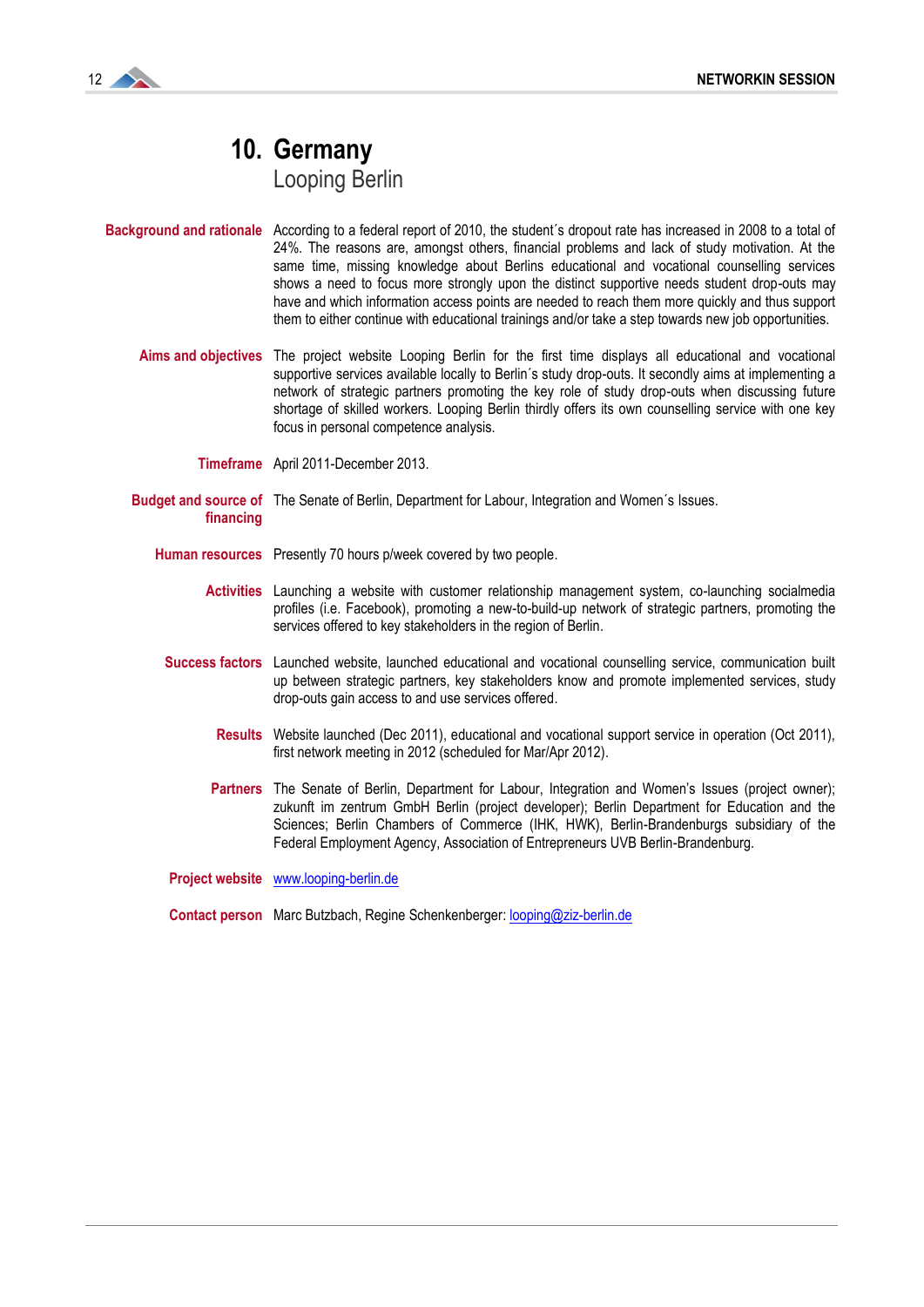

Pfefferwerk Foundation – A former brewery supports social cohesion

- **Background and rationale** The former brewery Pfefferberg located in Berlin/Prenzlauer Berg has been developed in a Centre of Arts, Culture and Services during the past years. But it also serves as financial basis for the activities of Pfefferwerk Foundation - the new owner of the brewery which every year supports financially an increasing number of small projects in Berlin. Considering the origin, the steps and the situation today the concept is a successful example of partnership between social initiatives, public authority and private involvement in favour of local development, job creation and social cohesion.
	- **Aims and objectives** Pfefferwerk Foundation wants to contribute to strengthen community, diversity and social cohesion, supporting initiatives or projects which create jobs or improve the chances of disadvantaged people (youngsters, women, migrant people) for the labour market by providing services in areas of activity like vocational training, public education, child and youth support, support for elderly people, welfare, Culture.

**Timeframe** 1999 – 2098 (at the moment).

- **Budget and source of**  Public subsidy from Berlin Senate for buying the real estate property as basis for the Foundation, **financing**  now it gets rent from the users (spent mostly for supporting projects).
	- **Human resources** Two board members, voluntary work.
		- **Activities** In its six different areas of activity, Pfefferwerk Foundation operates passively (subsidies) and actively. That means depending on the need and theme it can carry out also own small limited projects in different forms and structures – initiative, participation, administration. It is also owner of a limited company for common benefit (Pfefferwerk Stadtkultur gGmbH), employing more than 600 people and 150 trainees.
		- **Success factors** For the establishment of the Foundation: collaboration between different very motivated actors, favourable political conditions, financial support from Berlin Senate, know how, confidence, also luck; for the financial basis for the activities today: stable juridical framework, dependable partners
			- **Results** The old brewery has been renovated by institutions settled there (arts, services), the financial basis permits uncomplicated support (very flexible) for an increasing number of small initiatives on the grass root level during their first steps
				- Direct impact: empowerment, new jobs, new skills, networking.
				- Indirect impact: local development, diversity, social cohesion.
			- **Partners** Pfefferwerk Network Organizations, social organizations and initiatives in Berlin, Berlin Senate, DPW, REVES.

**Project website** [www.stpw.org](http://www.stpw.org/)

**Contact person** Margitta Haertel: [haertel@pfefferwerk.de](mailto:haertel@pfefferwerk.de)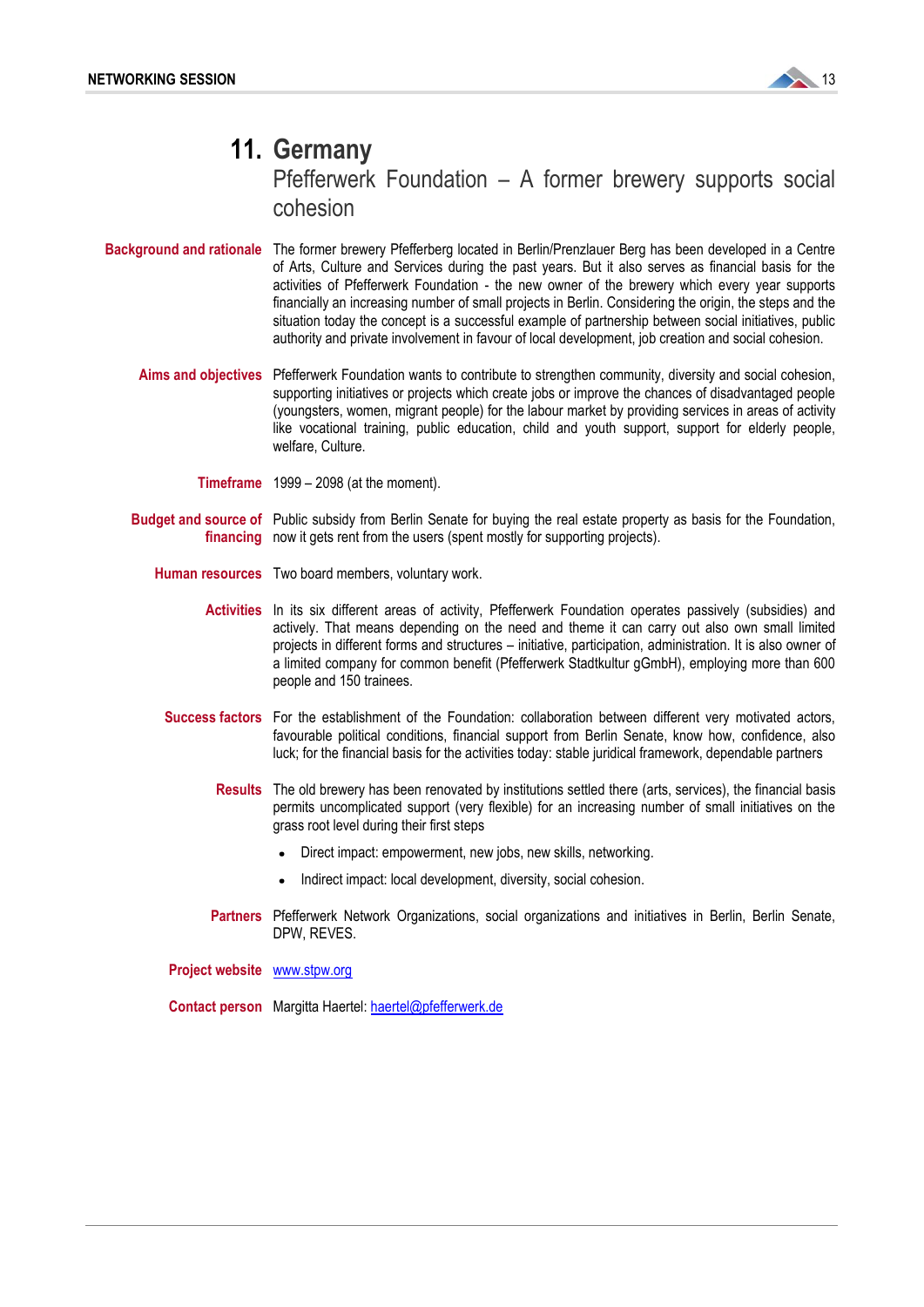

#### **12. Germany** The learning shop (LernLaden®) concept

- **Background and rationale** People with little or no qualifications have fewer opportunities to gain a strong foothold in the job market. The pursuit of a clear, lifelong learning curve is a core element of the strategies of both the EU and on a national level. Part of the infrastructure for lifelong learning is education counselling, which is increasingly becoming a focal point for education experts. In 2001 LernNetz Berlin-Brandenburg e.V. has developed a model (learning shops) which has been successfully implemented in Berlin since 2003.
	- **Aims and objectives** Personal counselling is the focus of the learning shop (LernLaden®). This is orientated towards the needs of the person seeking advice and always places their current living situation at the forefront. Alongside these personal consultations the learning shops also offer short counselling sessions on the phone or via email. A range of courses in, for example, job seeking, application training and vocational targets accompany the core business of counseling.

**Timeframe** 01.03.2003 – 31.12.2012

**Budget and source of**  Approx. 400.000,- per year

**financing**  Financed through the Berlin Senate for Labour, Integration and Womens Affairs (formerly Berlin Senate for Integration, Labour, and Social Affairs) from national and European Social Funds (ESF) and co-financed by the JobCenter.

- **Human resources** One learning shop has 1 project manager, 3-4 education counsellors, 1 coach, 1-2 mobile education counsellors , 1 project assistant.
	- Activities . Individual counselling in the learning shops ( informative counselling, situational counselling, biography-based counseling.
		- Mobile education counselling: mobile education counsellors go to areas where their target groups (youth and older people) are often located: in youth clubs, cafés, city centres.
		- Coaching.
	- **Success factors** There are three learning shops in Berlin: LernLaden Am Ostkreuz, LernLaden Neukölln and LernLaden Pankow. A learning shop (LernLaden®) is just like any "normal" business in highly frequented and easily accessible areas with open access to counselling for which no appointment is required. It is open to all, no customer group is turned away. The counselling takes place without the need to provide personal details, has complete agency neutrality and is free of charge with service-oriented opening hours.
		- **Results** In 2011 the learning shops had almost 24.000 visitors. The counselling figures at the learning shops, at 8,000 per year, are also high. In total there have been more than 70,000 consultations since the conception of the learning shops to year end 2011. The learning shops are mainly visited by the 25-44 year age group and almost one fifth of all consultations were with people with migration backgrounds.
		- **Partners**  The learning shops are supported by the organisations DAA GmbH, gsub mbH, zukunft im zentrum GmbH. The registered association LernNetz Berlin-Brandenburg acts as a coordination point for the three learning shops.

LernNetz Berlin-Brandenburg and the learning shops combined have been financed since 2006 through the Berlin Senate for Labour, Integration and Womens Affairs (formerly Berlin Senate for Integration, Labour, and Social Affairs) from national and European Social Funds (ESF). The learning shops receive co-financing from their respective JobCenter.

#### **Project website** [www.LNBB.de](http://www.lnbb.de/)

**Contact person** LernLaden Am Ostkreuz: Cornelie Rülke [\(cornelia.ruelke@LNBB.de\)](mailto:cornelia.ruelke@LNBB.de)

LernLaden Neukölln: Arne Koch [\(arne.koch@LNBB.de\)](mailto:arne.koch@LNBB.de)

LernLaden Pankow: Nina-Sybil Klüppel [\(nina-sybil.klueppel@LNBB.de\)](mailto:nina-sybil.klueppel@LNBB.de)

LernNetz Berlin-Brandenburg e.V.: Gabriele Fellermayer [\(gabriele.fellermayer@LNBB.de\)](mailto:gabriele.fellermayer@LNBB.de), Dorit Slaby [\(dorit.slaby@LNBB.de\)](mailto:dorit.slaby@LNBB.de)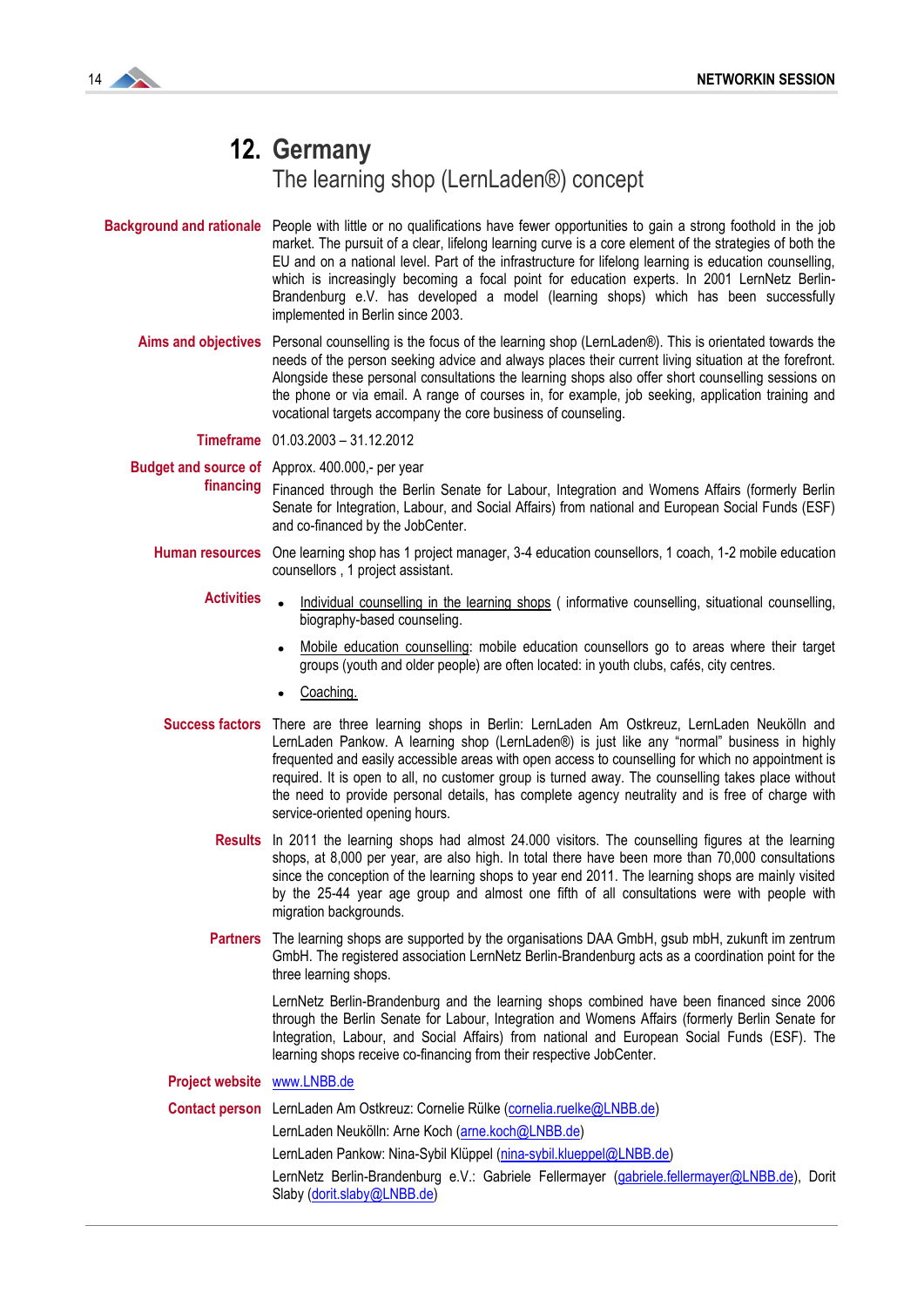

"Training in sight"

**Background and rationale** The programme "Training in sight" is a contribution to the transition system from school to professional education especially for young people with a migratory background, because they often cannot find educational offers and jobs by themselves.

More than 11 % of young migrants in Berlin are without school leaving certificates which increases their risk to suffer unemployment and poverty in the future. In cooperation with the Senate of Berlin Department for Labour, Integration and Women"s issues and comovis GbR this programme has been initiated to create a bridge between school and training.

**Aims and objectives** Migrants often need support in the transition process in order to acquire the demanded work skills. The aim of the programme "Training in sight" is to prepare young adults under 25 years with a migratory background for vocational training, especially the ones who are not in any qualification scheme according to the German Social Welfare Code. The programme wants to enable people to make their own living by their own work and in addition to enable them to participate in the society they are living.

**Timeframe** It was initiated in 2006 and it is still lasting. An extension of the programme has been requested for the next funding period. "Training in sight" is a 6 month programme. If needed it can last up to one year.

**Budget and source of**  2011: totally about 3.850.000 Euros for Berlin

**financing**  1.925.000 Euros (50%) - means of the State of Berlin 1.925.000 Euros (50%)

For the entire funding period the budget amounts about 20 Mio. Euro.

This works out to be ca. 1.750 Euro per participant on average (individual social assistance included). For 6 month per participants it is about 3 Euros per hour additionally the cost for social assistance.

- **Human resources** It is difficult to compute the human resources available to the various educational institutions. In general a variety of trainers, social workers, coaches and administrational staff work on the project, sometimes as free lancers.
	- **Activities** The new Senate of Berlin is currently recreating and restructuring a new design to provides a more effective and successful integration into the educational market. The new structure will include 3 types of training measures and obligatory profiling for all participants to analyse the skills and abilities before they start the programme. Basically there are 16 hours of qualification training per week. Beside this the young migrants have the possibility of doing an internship in a company. In general these are small businesses in the so called "ethnic economy". As a distinctive element at this programme youth culture projects for example music or sports projects can be added to make the programme more attractive for young people.

(i) Profiling; (ii) Individual occupational counseling; (iii) Soft skills-training, IT- and language courses; (iv) Preparation courses for educational qualification; (v) Social assistance; (vi)Obligatory placement at a training place or workplace.

**Success factors** 1.) Flexibility – the individualised approach; 2.) Voluntary participation (Youth get the liberty to choose); 3.) The mixture of theory and practice; and 4.) Getting the qualification the people need.

**Results** Placement rate is higher than 30 %. Here are the results of the year 2011:

ca.  $9,9$  % get a job - ca. 18,9 % pass to training - ca. 35 % pass in further qualification - ca. 10 % get a successful school graduation.

**Partners**  The programme is managed and co-ordinated by Comovis GbR, which is trustee of the Senat of Berlin and work as a consortium of 3 companies (gsub mbH, SPI Consult Gmb and ZIZ GmbH) and the Senate of Berlin Department for Labour, Integration and Women"s issues. Flanking support comes from JobInn c/o Gangway e.V., a social institution with special focus at street work. The programme is implemented by about 10 different independent educational institutions with different focuses and special contacts to migrant networks.

**Project website** [www.ausbildung-in-sicht.de](http://www.ausbildung-in-sicht.de/)

**Contact person** Iris Kramp, Comovis GbR [: iris.kramp@comovis.de](mailto:iris.kramp@comovis.de)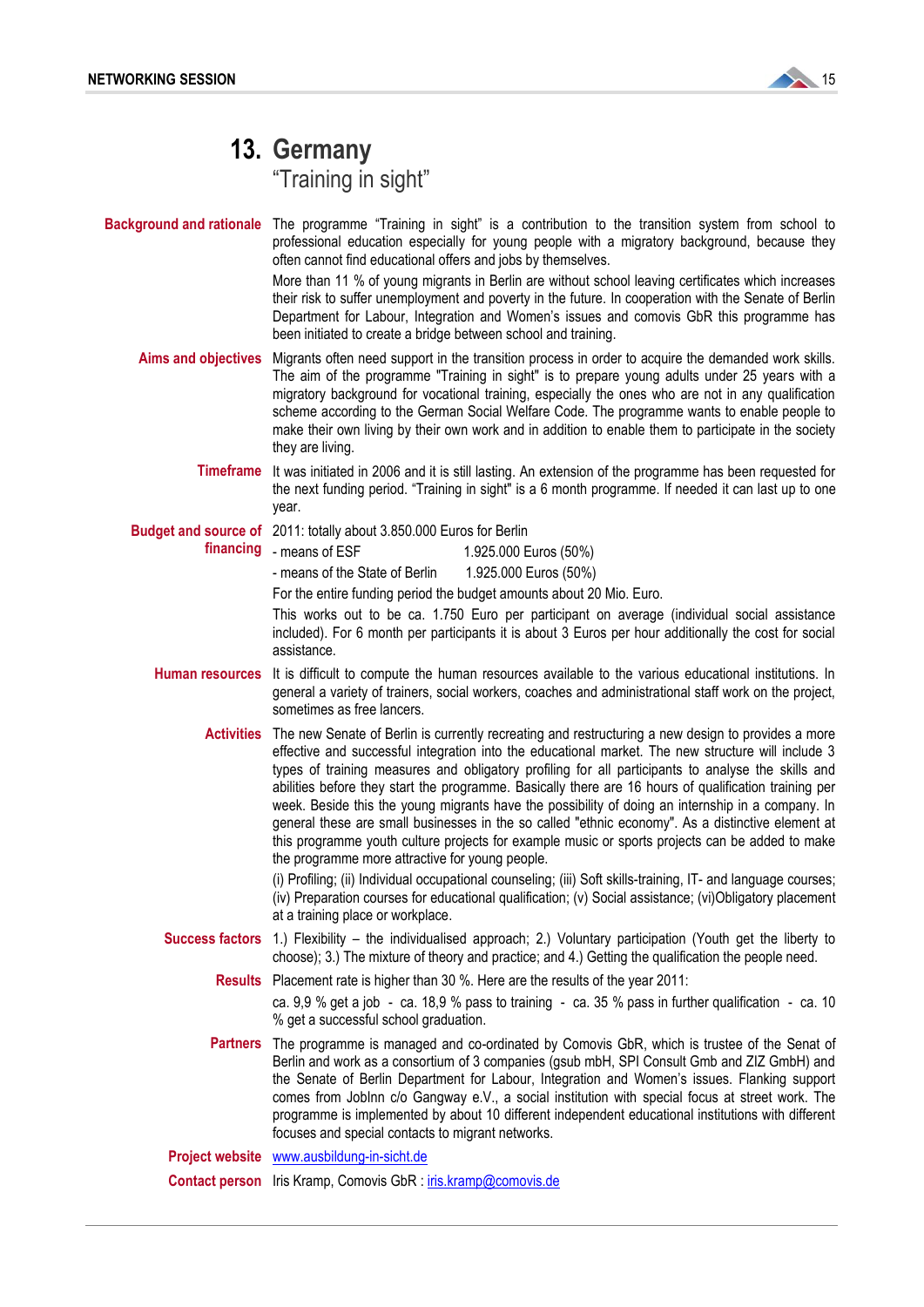

## **14. The Netherlands** Tasty Green Lifestyle Experience

**Background and rationale** "Young people can solve our problems with not the same thinking that created them".

TGLifestyle Experience started as a pilot for the Youth Program of the Ministry of Economic Affairs, Agriculture and Innovation. It was focussed on finding new ways to make young people (aged 12 to 25 years) aware of the challenges we face and on how the ministry could do this by making use of our "energetic society". From a national government point of view it was created to find new ways to reach out to young people about themes that are important (awareness on themes like obesity, climate crisis, decrease in nature and biodiversity, need for employees in "green sectors" etc). Next to that the government has to deal with cuts in funds, subsidies, smaller government etc.

**Aims and objectives** To realise a paradigm shift in education in BrabantStad, in an EU-context, by empowering young people to get them in the right (top) sectors with new skills for new jobs. Young people are par excellence able to face the new challenges of our society 'anno now'.

> After pilot projects we decided from the ministry not to upscale the pilot nationally, but to fit it in the BrabantStad region which was very fertile for type of project (where most pilot projects were started). One of the core values of BrabantStad, appreciated by EuroCommissioner Hanh 2 weeks ago in BrabantStad is the triple helix approach (work together between companies, education/research and governments). This proved to be one of the powers behind TGLifestyleExperience: involving young people, education, companies and governments.

**Timeframe** Start pilot in 2009-2010, developing cooperation 2011-june 2012, working in new 3.0 way from July 2012

**Budget and source of** Up to now national government, at the moment raising funds at EU, national and regional **financing**  government, education and businesses (triple helix), making new financial constructions when needed.

- **Human resources** TGLifestyle Experience has a coalition (public and private) of actors working together from their own organisations. We are finding new ways for formal cooperation between government, companies and education.
	- Activities Connect vocational education to social participation.
		- Learn, implement and deal from People, Planet, Profit approach in a Pleasure context.  $\bullet$
		- Cooperate in education (=human capital), government and businesses in a 3.0 way.
		- Put youngsters in the driver's seat, talent of young people is departure point.
		- Work modularly together on main agendas EU, national, regional and local government.

**Success factors** Young people viewed as human capital, taken from their own lifestyle point of view; connecting education with practice (needs in businesses, employment, sustainability challenges, learning to innovate etc); not building new structures, but actually getting people working together by involving young people! "Tell me and I will forget, show me and I may remember, involve me and I will understand, Confucius." Look at education not as filling a barrel but let the barrel explode.

> Enriching the curricula of education (practices related, relevant assignments, education from school, but out of the classroom etc), pleasing students, thereby teachers, thereby boards, thereby companies and thereby governments and society.

- **Results** Getting curricula of vocational education enriched with social challenges, together with businesses and governments. More than 20 projects, over 200 coalition members working with TGLifestyle Experience in the region BrabantStad, in connection with national and EU governement. Youngtop, pimp your city, Hollands got talent, I"m a survivor, Zeropop, Genergy etc.
- **Partners** TGLifestyle Experience has a coalition (network) of partners working from their own institution on the same goal with the same energy. Coalition members are: education institutes, governments, businesses, NGO"s and above all, young people as experts with talent!

**Project website [www.tastygreenlifestyleexperience.eu](http://www.tastygreenlifestyleexperience.eu/)** (under construction)

**Contact person** Xander Beks: [tglexp@gmail.com](mailto:tglexp@gmail.com)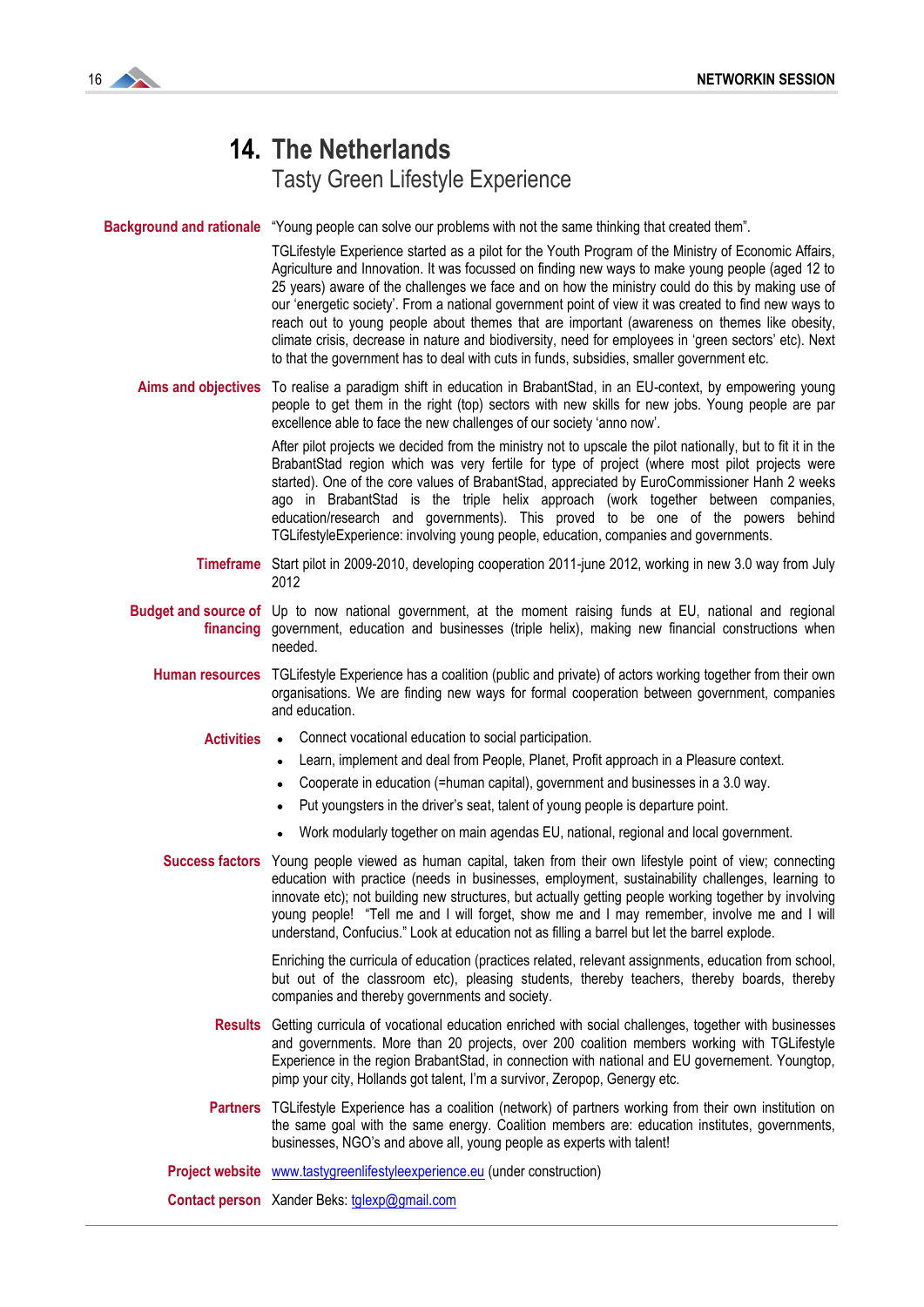

### **15. Sweden**

KNUT - local government partnership improving social services and local labour market practice

**Background and rationale** KNUT can be seen as an "umbrella" under which several initiatives and projects are being created when the partnership identifies short-comings in the support system.

The round-table-session will be focusing on one initiative: Socio-economic reporting.

One problem is short-term thinking and tunnel vision concerning long term unemployed people with complex needs when many social actors are involved and time horizons are long. From an overall view the economic and social value of prevention and rehabilitation is huge. Examples are presented: By investing 1.5 million SEK in 72 young adults today, the society can earn 25 million SEK in 4 years!

**Aims and objectives** Vision: More people will be self-supporting when we improve.

Overarching goal: The right measure/effort to the right person, in the right time, by the right actor at the right cost.

- **Timeframe** KNUT3 is operating in its third phase of the process; 2010-2012.
- **Budget and source of** Budget: Financed by the European Social Found **financing**  SEK 8 363 960
	- **Human resources** 1 part-time chair and 2 part-time process coaches supporting the partnership

**Activities** Training, cross-municipality learning and continuous improvements. Strengthening the professional profile of front line staff, managers and involving politicians reinforces the implementation of more effective policy´s/processes/practices.

> One key issue is implementing a socioeconomic approach/policy to socially "invest" in people "hardto-reach" and "hard-to-place".

- **Success factors** Long term work in partnership. Active ownership throughout the organisations; front line bureaucrats, managers as well as politicians are involved in the process. Identifying shortcomings, building capacity and processes - responding to client needs (long-term unemployed).
	- **Results** KNUT municipalities have developed and implemented a standardised assessment instrument which gives a thorough screening of new clients applying for social allowance (first in Sweden).

Case reports, models and manuals developed during training and learning (socio-economic reporting, collaborative leadership, motivational interview, gender mainstreaming).

**Partners** 7 municipalities in the Stockholm region: Nacka, Nynäshamn, Salem, Stockholm/Södermalm Sundbyberg, Södertälje and Värmdö. Cooperating with national authorities as The Swedish Association of Local Authorities and Regions.

Project owner: Södertälje municipality

**Project website** [www.knut3.se](http://www.knut3.se/)

**Contact person** Lena Rogeland[: lena@rogeland.se.](mailto:lena@rogeland.se)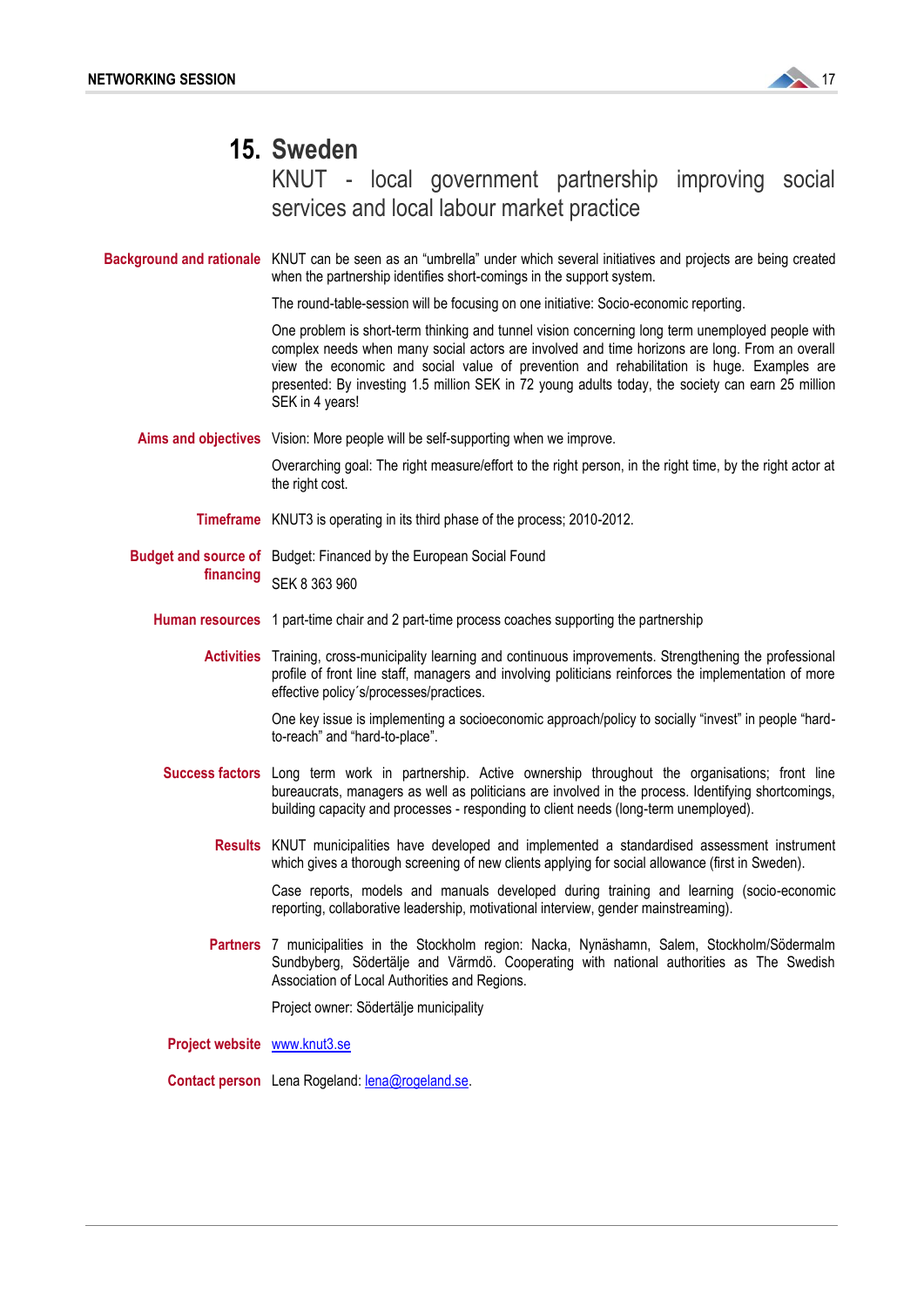

# **16. United Kingdom**

ESIMeC - Economic Strategies and Innovation in Medium Sized Cities

**Background and rationale** ESIMeC brings together 8 medium sized cities from 6 EU countries to develop innovative strategies to help them cope better with the challenges of sustainable economic development, particularly in an economic downturn. More specifically the project explores the role of **demand led workforce development** strategies as an instrument of sustainable economic recovery in medium sized cities. It investigates how best to identify and meet the needs of employers so that **people are recognised as the key driver** for sustainable economic recovery and growth.

**Aims and objectives** Through transnational exchange ESIMeC addresses a series of questions including:

- Which of the multiple actors in economic development need to be involved in developing and delivering effective demand led skills strategies? How can we engage these people, including young people?
- How can a skilled workforce help cities position themselves to attract and retain high value businesses and what role can young people play?
- How can cities help their businesses and citizens understand and value the potential of training, education and skills?
- **Timeframe** The project began in 2010 and ends early in 2013.

**Budget and source of**  Co financed through URBACT II - Budget of 675000 euros.

**financing** 

**Human resources** 1 part time Project Coordinator; 1 part time "Lead Expert" funded outside the project budget.

- **Activities** Themed Transnational Meetings where partners present and exchange experience on specific project questions.
	- Local Support Groups in each partner city promoting the co production of Local Action Plans which will set out local challenges and priorities and outline specific activities and projects as well as sources of funding to meet these priorities.
	- Dissemination and capitalisation of outputs and outcomes.
- **Success factors** Integrated approach to education, employment and economic development.
	- Learning from transnational exchange and good practice and applying lessons to local contexts.
	- Brokering links between the supply and demand side of the labour market.
	- Engaging all relevant actors.
	- **Results** 8 x Local Action Plans (1 in each partner city) which take the learning from transnational activities and apply this to local challenges and priorities.
		- 1 x ESIMeC "cookbook" incorporating "recipes" for how to cook up the optimum conditions for  $\bullet$ sustainable economic resilience and growth in a medium sized city.
	- **Partners** Lead Partner = Basingstoke and Deane Borough Council.

Other partners: Gavle (Sweden), Bistrita (Romania), Sabadell (Spain), Albacete (Spain), Cherbourg (France), Besancon (France), Debrecen (Hungary)

**Project website** [www.urbact.eu/esimec](http://www.urbact.eu/esimec)

**Contact person** Alison Partridge[: alison@aurora-ltd.com](mailto:alison@aurora-ltd.com)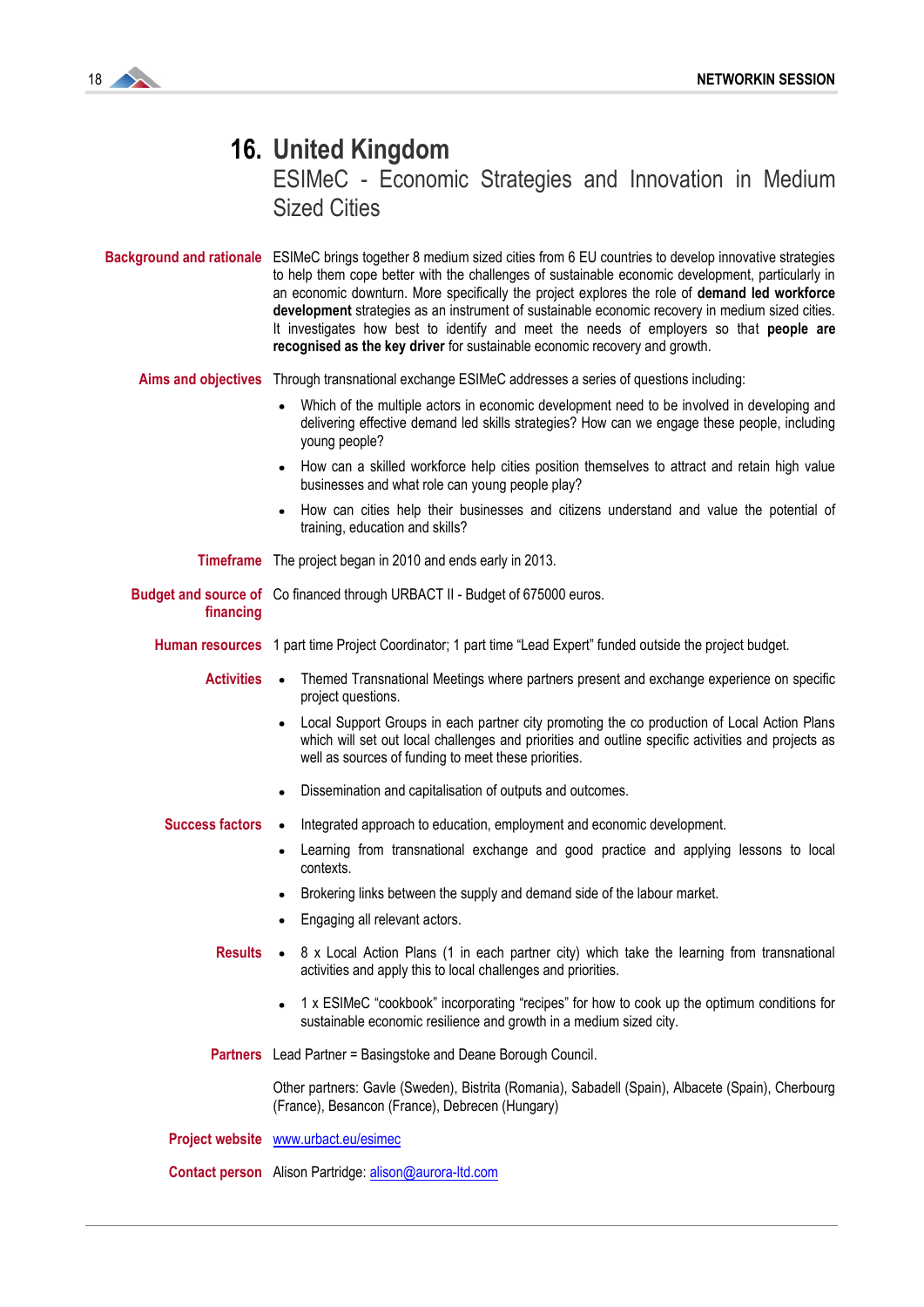

# **17. Central European Knowledge Platform for an Ageing Society**

(CE-Ageing Platform)

**Background and rationale** Over the next 20 years, Central Europe will face different demographic challenges such as a greater life expectancy, ageing regions, decreased fertility and enhanced migration. This will lead to changes and effects on social life. The Central European Knowledge Platform for an Ageing Society ("CE-Ageing Platform") project contributes to developing and finding solutions to the challenges of an ageing society: increasing the societal inclusion of the elderly and creating regional strategies for an ageing population. The project idea derived from cooperation between various partners and their desire to jointly contribute to improved framework conditions in their regions in order to foster economic growth, regional development and social cohesion. It is built on the belief that challenges faced from the cross-cutting issue "ageing" can only be solved in working together.

**Aims and objectives** The CE-Ageing Platform aims to: (i) contribute to minimise negative effects and impacts of demographic trends on an ageing society & economy; (ii) improve framework conditions (e.g. programmes, regulations) by adapting policies, governance processes and mechanisms for demographic change; (iii) reduce regional disparities as well as spatial segregation of target groups by providing a platform for exchanging knowledge on practices between urban and rural areas, between national and regional levels as well as at the transnational level; (iv) make better use of the existing endogenous potentials of an increasingly diverse and ageing workforce by raising awareness on demographic change, developing ageing strategies as well as state-of-the-art training concepts; and (v) promote new service designs and up-grade skills and knowledge of the target group to meet the demands of SMEs as well as to contribute to sustainable change by establishing a joint strategy.

**Timeframe** 1 st January 2011 – 31st December 2013.

**Budget and source of**  79,34 % ERDF (European Regional Development Fund), 20,66 % co financing through project **financing**  partners.

- **Human resources** The project management team consists of 1 project coordinator, 1 communication manager and 1 financial manager.
	- **Activities Joint 'Forum on Ageing in Central Europe'** (incl. Annual CE Conferences held in Slovak Republic, Slovenia and Italy); **Development of a CENTRAL EUROPE AGE-Strategy** (Age-practice peer reviews; thematic workshops); **AGE Partnership Actions** (Establishment of regional ageing platforms in Upper Austria and Saxony-Anhalt, Germany; Development of regional training concepts in Slovakian regions and Liberec region, Czech Republic); **AGE - SME Interventions** (Development of cross generational HRD strategies in Styria, Austria and Moravian-Silesian region, Czech Republic; Work-life Balance in the Katowice region, Poland and Age&Diversity Management in the Podravje region, Slovenia and the Central Transdanubian region, Hungary).
	- **Success factors** The Central European Ageing Strategy (a core output of the project) will serve as a common strategic guideline for the Central European countries and regions in order to manage and adequately respond to the challenges of demographic change.

The Strategy will be jointly developed by Age-Steering together with experts of research and applied science as well as content related policy responsible persons at the national levels so that up-to date knowledge and policy actions can be integrated into the strategy.

- **Results** Joint "Forum on Ageing in Central Europe"; joint/transnational "Central Europe Age-Strategy"; two Regional Ageing Platforms; innovative measures/services for SME's in the area of: (i) age&diversity management; (ii) life-long learning; and (iii) work-life-balance and health.
- **Partners** 13 partners from eight CE countries.

**Project website** [http://www.ce-ageing.eu](http://www.ce-ageing.eu/)

**Contact person** Tanja Bogner (Project Coordinator), Chamber of Labour Upper Austria (AKOÖ): [bogner.t@akooe.at](mailto:bogner.t@akooe.at) Jana Machačová (Communication Manager), Centre for Social Innovation (ZSI): [machacova@zsi.at,](mailto:machacova@zsi.at)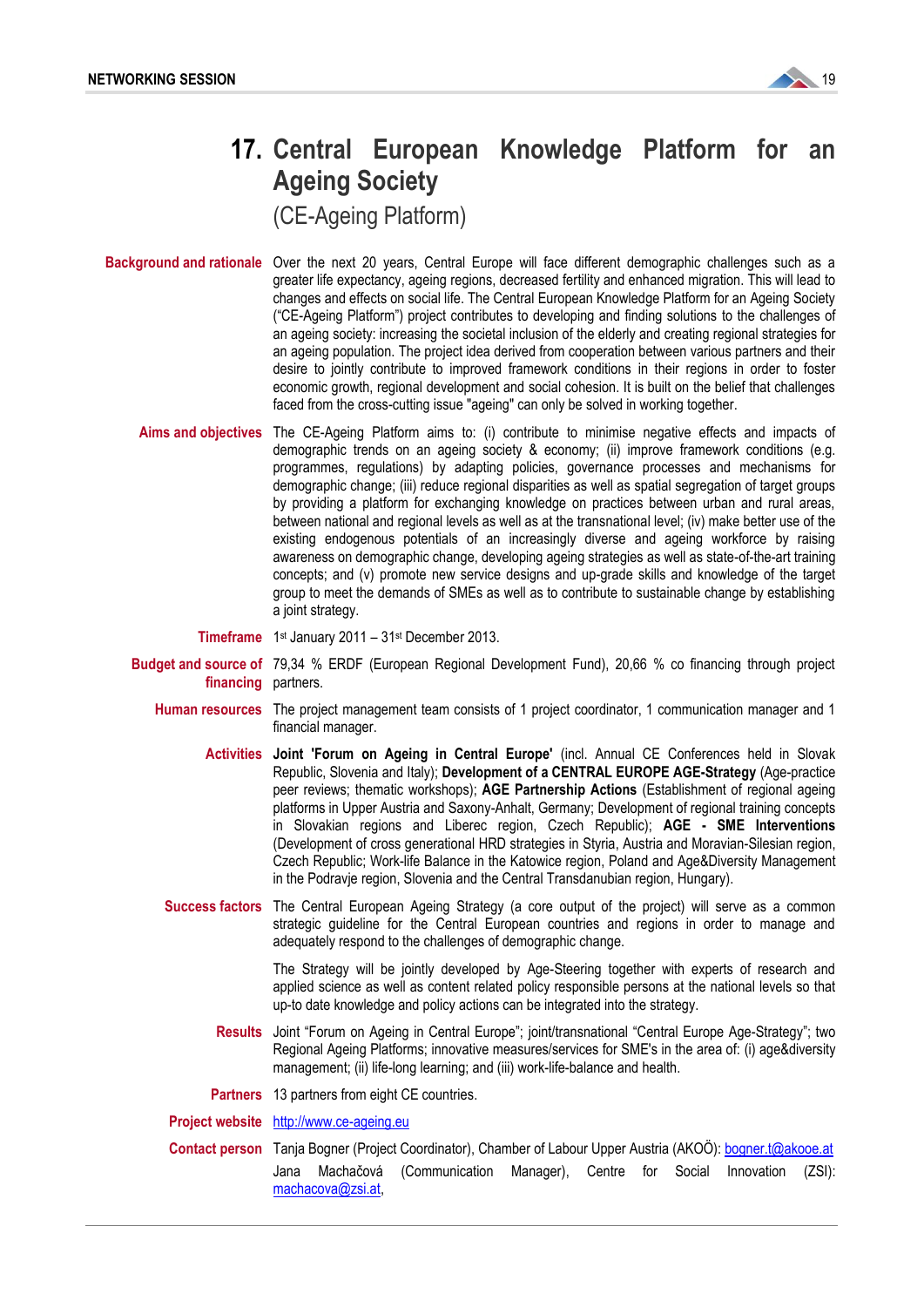## **18. Enspire EU Project**

**Background and rationale** Economic organisations and governments all across the EU are talking about the need to develop the EU into a strong 'entrepreneurial economy', since this is the key to Europe's competitiveness and continues modernisation. A lot has been done on a regional, national and European level to support the development of an entrepreneurial economy. Enspire EU project has been made to share all the initiatives and knowledge on entrepreneurship.

**Aims and objectives** The aims of ENSPIRE EU are to:

- Find and share programmes from across Europe that inspire people to become entrepreneurs.
- Take the best programmes, understand why they are successful, and transfer them to other EU regions.
- Create a network of knowledge around Europe to encourage more effective programmes to be developed in the future.
- Change current and/or influence future policies.
- To encourage more entrepreneurs & make the economies of the EU more competitive.
- **Timeframe** This project has been going trough different phases since its launch in 2010. The mapping phase has been done. The main objective of this phase was to find, in each partner regions, the best initiative on company creation by 3 target groups (immigrants, young people with low level of qualification, women). We are now working on the second phase of the project which is about transferring the best initiatives, sharing our experience and enlarging our network with other European regions.
- **Budget and source of** European Regional Development Found: INTERREG 4C. **financing**

**Activities** The activities of the project have been divided into 3 main parts:

- 1. A Mapping Task carried out in each partner region: by using a set of standards and a joint information base, the mapping will result in a joint interregional study.
- 2. Interregional Exchange Camps: from which will come new discussions, knowhow, ideas and an exchange of experiences. This will be continued through a Pan European exchange camp and the initiation of an ENSPIRE EU network.
- 3. Policy Changes: by the development of policy recommendations, a strategic regional policy framework and an interregional policy seminar.
- **Success factors •** A series of 15 Best Practices from all around Europe.
	- Twinning visits with operators to exchange on the Initiatives.
	- 11 Transferred Best practices.
	- Recommendations for Policy Developments.
	- **Results** Improved European entrepreneurship in Disadvantaged, Discouraged and Disconnected Population
- **Human resources** 12 European partners.
	- Partners Cyprus (Larnaca District Development Agency); Czech Republic (Zlin Region); Danemark (2 partners, Vejle Business Development Agency and South Denmark European Office); England (Hampshire County Council, Economic Development Office); France (The Paris Chamber of Commerce/ Novancia); Hungary (Central-Transdanubian Regional Development Agency Nonprofit); Poland (Marshal Office of the Lubuskie Region); Romania (North-West Regional Development Agency); Slovenia (Business Support Centre l.t.d, Kranj); Spain (Official Chamber of Commerce, Industry and Shipping of Seville); Sweden (Halland Regional Development Council).

**Project website** [www.enspire.eu](http://www.enspire.eu/)

**Contact person** Malo Richard: [mrichard@novancia.fr](mailto:mrichard@novancia.fr)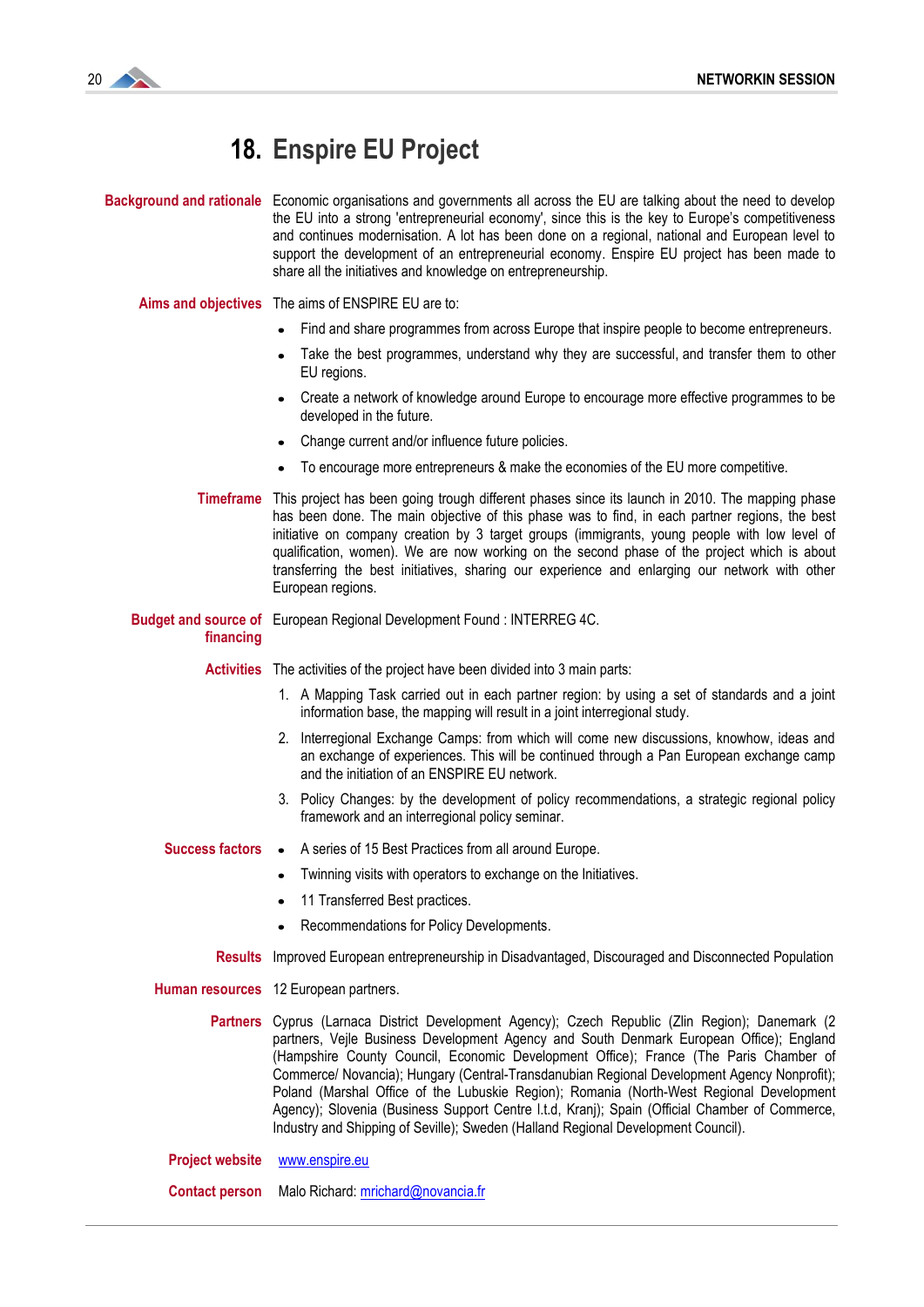

# **19. EUROCIRCLE**

#### Socio-professional inclusion through international youth mobility projects by EUROCIRCLE

- **Background and rationale** Founded in Berlin in 1993 and located in Marseille since 1996, Eurocircle is a European NGO that develops, carries out and promotes transnational projects in the field of international mobility and non-formal education for youth. It develops networks between youth operators and local authorities to promote international mobility of young people with fewer opportunities.
	- **Aims and objectives** The objective is to give the youth of the Provence-Alpes-Côté d"Azur (PACA) region access to European mobility and non-formal education in order to facilitate their socio-professional integration.

**Budget and source of**  1 Million Euros, European Commission (Youth in Action, LLL, ESF), French and German Ministries, **financing**  French territorial authorities, private organisations.

- **Human resources** 100 members, 15 staff members, 12 volunteers.
	- **Activities** EUROCIRCLE provides financial support to youth projects such as the European Voluntary Service, Intercultural Exchanges and Leonardo Mobility projects, in order to promote European citizenship, to encourage partnerships and youth mobility. Eurocircle coordinates in 2012 around 50 transnational projects in different European programmes like Grundtvig, ESF, DFJW, DG Justice, Youth in action etc...
	- **Success factors** 15 years of working experience highly recommended by the European Commission.

(labelled as ONG European) - Initiator of the JAMO–Network (work with Youngsters with less opportunities in European Projects) – Diversity of the members: skills and competencies.

- **Partners** Eurocircle works with more than 200 public and private partners in 39 countries from all over the world.
- **Results** By supporting and mentoring more than 150 youngsters with fewer opportunities per year through innovative actions, before, after and during their experience abroad, we fulfill the objective to increase their social and professional inclusion. The goal in our projects is to achieve around 75% of positive inclusion after the mobility experience. By following the youngsters during a return period of 12 months we could measure that their chances improved after participating in our programmes.

**Project website** [www.ec-network.net](http://www.ec-network.net/)

**Contact person** Ralf Makrutzki (Director) Marie Wittamer (Project Coordinator)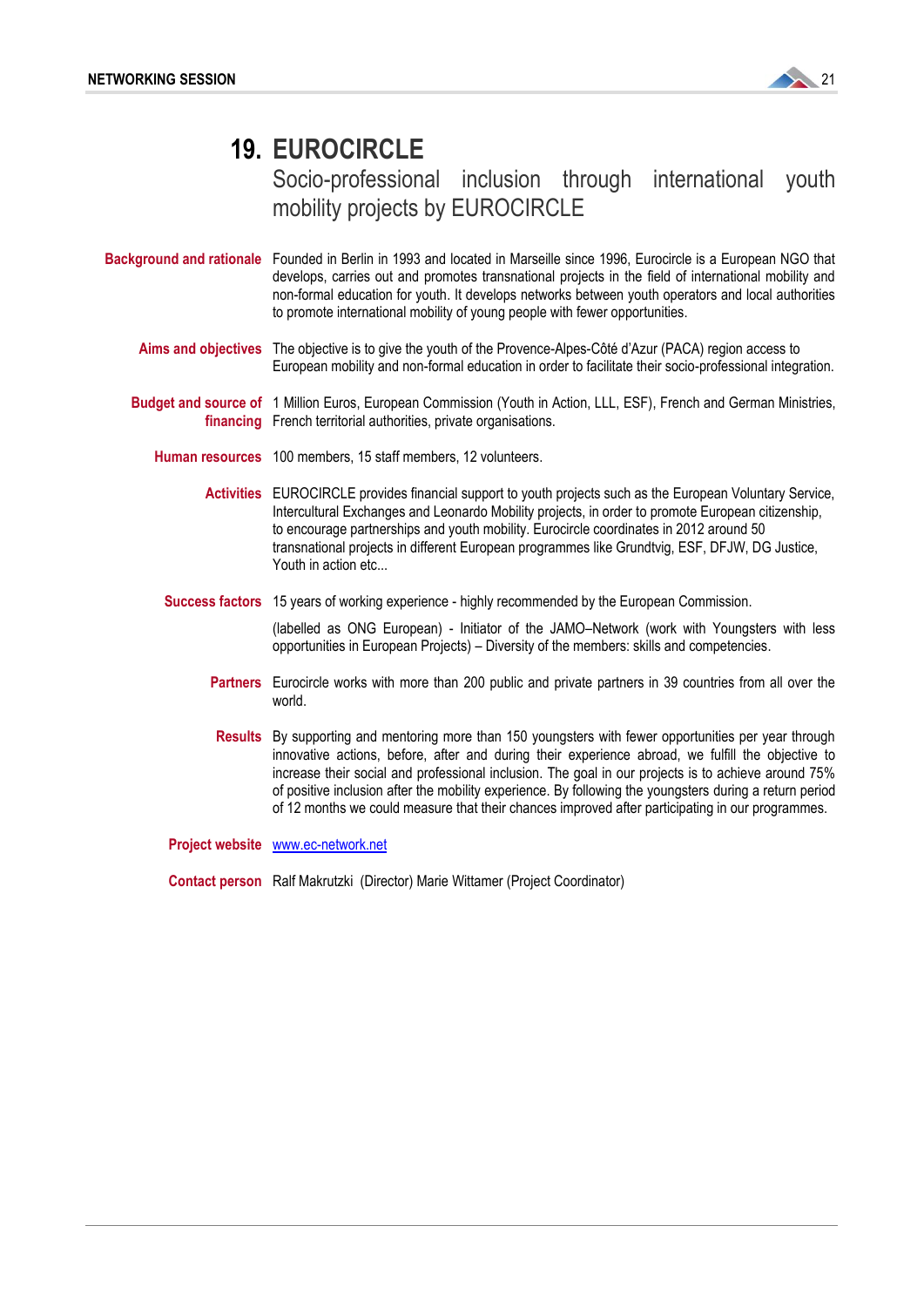

#### **20. MetropolisNet EEIG**

GOOD GUIDANCE STORIES – case studies as an innovative cross-cultural training matrial for guidance practitioners

**Background and rationale** Educational & vocational guidance is becoming more and more an important element of lifelong learning. Individuals have to handle multiple transitions, e.g. from school into training or employment and with a lot of insecurities like unemployment & precarious employment. In these situations guidance plays a decisive role in the major decisions that individuals have to take throughout their lives. The current training provision in Europe, however, is still very diverse. A similar picture emerges if one focuses on teaching methods and course contents. However adequately trained career guidance practitioners are a prerequisite for making high quality guidance service provision a reality for every European citizen. Therefore training methods are needed which can be adapted to the different guidance practitioner roles and cultural/national settings.

**Aims and objectives** Our aim is to enrich the debate on continuous professional development of guidance practitioners from a guidance practitioner"s perspective through (1) the identification of needed skills and (2) through the development of teaching material which is useful for guidance practitioners in different roles and settings across Europe.

**Timeframe** 1<sup>st</sup> December 2011 – 30<sup>th</sup> November 2013.

**Budget and source of**  486.629 Euro

**financing**  The Project is funded by: (i) the Programme Leonardo da Vinci – Multilateral Projects for Development of innovation – Lifelong Learning Programme; and (ii) Berlin's Senate Administration for Labour, Integration and Women.

**Human resources** Every project partner is responsible for supporting the common project activities and for implementing the activities in each country.

> The Partner budget depends on the planned tasks but allows employing researcher and administrational staff.

- Activities Identification of the most important needs and resulting most important skills for good guidance.
	- Development of 6 different case studies addressing the most important needs of guidance practitioners in Europe.
	- Development of recommendations for policy makers and professionals in the field of vocational & educational guidance.
	- Development of a methodological practical guideline.
	- Development of a training course concept.

#### **Success factors**

(max. 5 lines)

- The methodological approach "the guidance practitioner perspective".
- The development of teaching material (case studies) which can be used in different settings and from guidance practitioners in different roles.
	- The transfer of a training method which has proven itself since years in the higher education of business focused trainings into the context of vocational & educational guidance.

**Results**  The project is still at the very beginning. Planned results are: (i) 6 case studies (teaching material); (max. 5 lines) (ii) A methodological guideline (teaching material); (iii) A training course concept; (iv) A recommendation handbook (targeting policy makers & professionals in the field of VET for guidance practitioners).

**Partners** Lead Partner: MetropolisNet EEIG

Project Partner: Budapest Chance, Hungary; Ciofs-FP, Germany; Dublin Employment Pact, Ireland; Documenta, Spain; gsub-Projektegesellschaft mbH; TYPA, Employment Service Tampere, Finland; ZSI e.V., Austria

**Project website** <http://www.metropolisnet.eu/projects/576.html>

**Contact person** Jasmin Zouizi, Project Manager: *jasmin.zouizi@metropolisnet.eu*